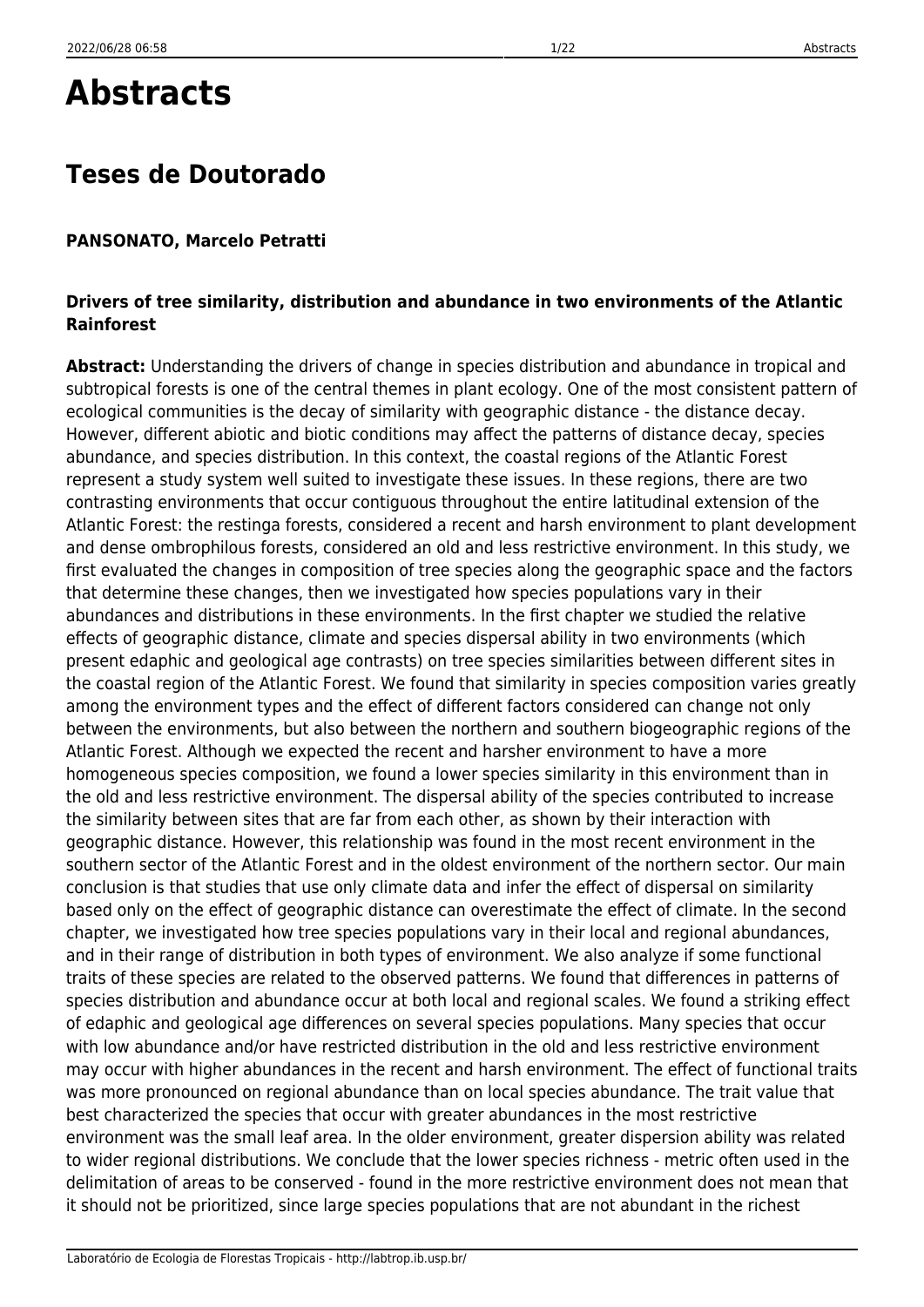environment can be found in these less diverse environments. Our study has revealed some patterns that bring new information about the drivers that structure tree communities and populations of in tropical and subtropical forests. The use of this study system made up of two contrasting but contiguous environments in the Atlantic Forest allowed us to verify that interspecific differences in the dispersal ability of tree species is an important process for floristic relationships and should be considered in future studies. Finally, the conservation of Atlantic Forest tree species will benefit if priority is also given to environments associated with the coastal plains.

## **MELITO, Melina Oliveira**

#### **Effects of forest fragmentation on biomass in tropical forests**

**Abstract:** In spite tropical forests are the most important terrestrial global carbon sinks due to carbon storage in aboveground biomass, it is also the primary target of deforestation. The conversion of Tropical forests into anthropogenic areas might disrupt biological flux and also lead to severe microclimatic changes at forest edges. These combined effects can trigger profound changes in plant composition through both high mortality of fragmentation-sensitive species and proliferation of disturbed-adapted species which will ultimately impacts carbon storage. Thus, our main objective in this study was understand the role of human-induced disturbances in modulate the dimension of biomass loss at tropical forests. We applied a systematic literature review searching for empirical evidences that edge effects can drive biomass loss in tropical forests (Chapter 2). Our findings highlighted the gap of knowledge about the pattern and process related to biomass loss in tropical forests. To strengthen this understanding, we formulated a conceptual model linking landscape structure and patch-level attributes to severity of edge effects affecting aboveground biomass. Our model hypothesizes that habitat amount, isolation, time since edge creation, and the synergism between edge distance, patch size, and matrix type are the main drivers of biomass loss in anthropogenic tropical forests. We thus used a large plant dataset (18 503 trees  $\geq 10$  cm dbh) from 146 sites distributed across four Mexican and four Brazilian rainforest regions to test our conceptual model predictions, specifically the influence of forest cover, site isolation, edge distance, patch size and type of matrix on biomass (Chapter 3). We observed that carbon-rich sites presented species that are typical of old-growth forests (shade-tolerant, large-seeded, zoocoric) contrasting to carbon-poor sites composed by disturbed-adapted species (pioneer occupying the understory). Large shadetolerant trees ( $\geq$  40 cm dbh) were impacted severely by the combination of forest loss and edge effects. Edge distance, patch size, and the amount of open-matrix strongly influence small shadetolerant trees (≤ 20 cm dbh). Although our results do not fully corroborate the initial predictions of the conceptual model, they support the idea that landscape composition interact with patch structure and ultimately impacts biomass stocks in fragmented tropical forests. Finally, we further investigated if the disturbance level of the region influences plant-structure responses to forest loss (Chapter 4). Biomass, but not plant density, was affected by forest loss in regions with intermediate disturbance levels, i.e. regions showing a combination of moderate deforestation (20-40% of remaining forest cover) disturbed during the past 30-60 years, high defaunation but harboring relictual populations of large-mammals, and areas mostly composed by heterogeneous matrices. In general, our findings highlight that both landscape composition and patch structure are the main drivers of biomass loss in Neotropical forests, and that the landscape context must be considered to obtain more reliable estimations of carbon emissions due to forest degradation. Landscape planning (e.g. restoration of forest cover) should be included in conservation strategies in order to sustain carbon storage. Moreover, we advocate that conservation initiatives will be less costly and more effective if implemented in areas under intermediate disturbance levels.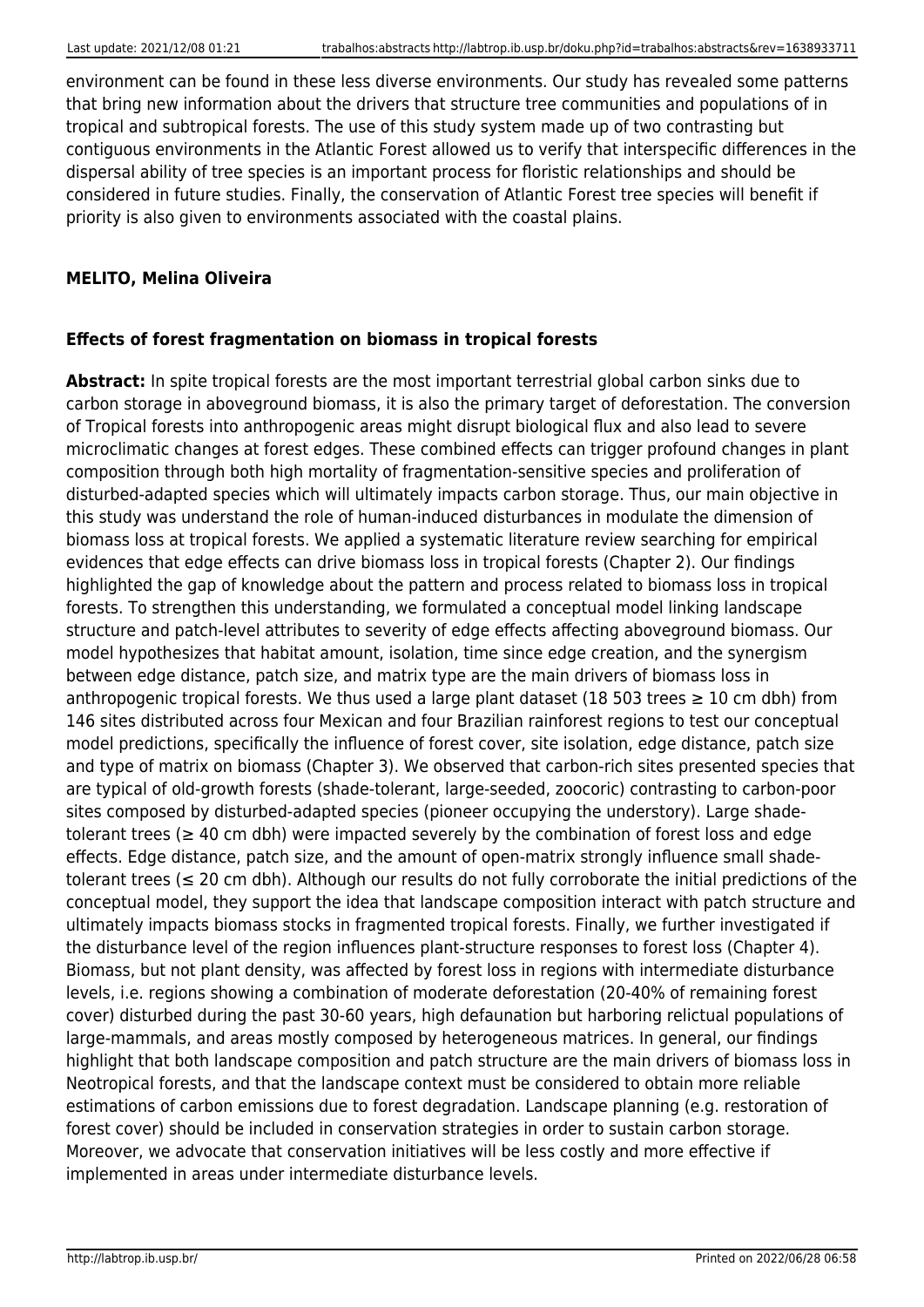#### **BERTONCELLO, Ricardo**

#### **Ecological restoration and structuring processes of plant communities**

**Abstract:** Interspecific interactions are considered to be important structuring forces in early successional vegetation. Whereas competition seems to prevail in less severe environments, facilitation tends to increase in importance in harsh environments. Hence, facilitation is expected to play an important role in degraded tropical areas with high irradiance, heat loads, and evapotranspiration, where conditions are far from optimum for most forest species. Moreover, in order to understand complex structuring process of high diverse tropical forests, ecologists have realized the need for simplification. A promising way to do that is through the use of functional traits, which can be measured for any species and compared in different systems and different locations around the world. However, in these conditions, little is known about the role of species interaction on the relation of functional traits and species performance. In this scenario, we planned a restoration project on the southeastern Brazilian coastal plain to compare growth and survival of tree seedlings planted at two densities (isolated or aggregated) in a factorial experiment with nutrient addition. In the first chapter we analyzed survival, height, ground level diameter, and crown projection of 4,132 saplings from 19 species that ranged along a successional gradient, over an 18-month period. We used mixed-effect models to analyze the relationship between species performance and treatments, and Akaike's information criterion (AIC) to select the models. The best model showed higher survival in aggregated plantations (indicating facilitation) for non-pioneer species. In contrast, we found lower diameter growth in aggregated plantation (indicating competition). Fertilizer addition did not affect survival in clusters, but, surprisingly, it had a negative effect on isolated plants of both pioneer and non-pioneer species. On the other hand, fertilizer addition had a positive effect on diameter and crown projection growth in aggregated plantations (reducing competition), especially for pioneer species. Thus, whether facilitation or competition was the predominant interaction depended on the response analyzed. We concluded that, as establishment of non-pioneer species in disturbed sites can be challenging, restoration designs could take advantage of higher survival rates in clusters and use resource addition to ameliorate growth and decrease competition for limited resources. In the second chapter we used the core simple-measurable traits to investigate whether functional traits were related to growth and survival and whether there was a difference in the effect of the functional traits on plant performance of isolated individuals or of individuals subjected to interaction with neighbors. Our main findings were that for pioneer species, the greater the specific leaf areas (SLA), the greater the survival rates, but, under aggregated conditions, the greater the SLA the lower the survival rates. However, functional traits only partially explained saplings performance in a restoration context and more research is needed to understand its role in predicting seedlings outcomes, especially considering the potential applicability of this methodological approach. The manipulative character of ecological restoration broadens perspectives to use experiments to generate and test new hypotheses in ecology and to refine restoration models.

#### **ROCHA, Diogo Souza Bezerra**

### **Plant diversity in Atlantic Forest in southern Bahia: an evaluation of the environmental effects on the composition and structure of the tree community**

**Abstract:** The Atlantic rainforest is distributed over a wide latitudinal range, includinges altitudinal gradients, with altitude representing an indirect interference variable in vegetation patterns as a function of the variability of abiotic conditions (e.g. decrease of temperature and the availability of nutrients in the soil and increased rainfall). Therefore, this study aimed to evaluate the variation of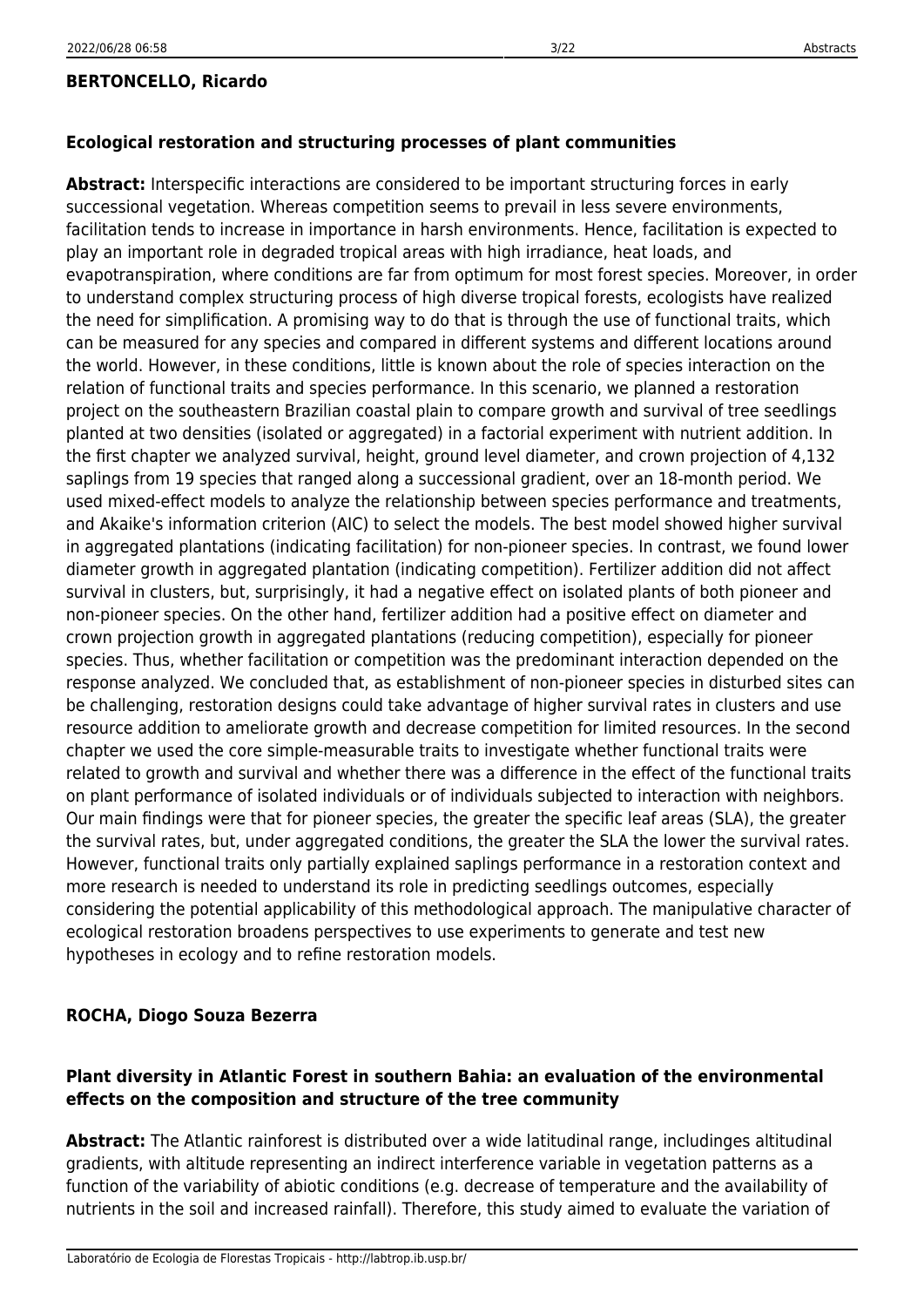environmental factors and to determine what are its effects on the composition and structure of the tree communities at different altitudes. The first chapter presents a literature review of the main patterns of changes in vegetation composition and structure in altitudinal gradients of tropical montane forest. Abiotic variability among different altitudes were mainly characterized by decrease the temperature, even at small distances, related to a reduced diversity and height of the forest with increasing altitude. The second chapter presents a description of the variability of microclimate, from data of temperature, precipitation, vapor pressure deficit recorded in two altitudinal quotas from three montane forests in northern Atlantic rainforest. The microclimate in the region was characterized by intense rainfall throughout the year without a marked seasonality and a temperature reduction with increasing altitude. In the third chapter, we present an analysis of the relative importance of environmental factors (climate, topography and edaphic composition) and space influencing the richness, diversity and species composition patterns of tree communities of these montane forests in northern Atlantic Rainforest. We found 519 species in 5680 individuals sampled. Increases of the number of individuals and decreases in species richness along an increase in elevation were recorded. The reduction of diversity in relation to altitude was observed when considered a same locality, which was probably explained by role of topographic factors on a smaller scale, which shape diversity in different ways in each locality.. The topography and soil factors were both important to determine changes in species composition The spatial structure had no effect on the species composition. The areas at 500 m altitude presented weather and species composition more similar among the mountains while the areas at 800m were more distinct regarding the same factors. In addition, we observed greatest differences in species composition between sites of the same mountain than between sites at the same altitude in different mountains.

## **JURINITZ, Cristiane Follmann**

#### **Population ecology of two tree species in forest fragments in Southeast Atlantic Plateau**

**Abstract:** One of the greatest challenges of ecology is to understand and predict the fluctuations in the biological populations. When we consider the human intervention in this understanding, we can, at the same time, make predictions about the future of the populations and understand better their natural processes of regulation and control. In this work we carried out a study about the ecology of populations of two shade tolerant tree species (Guapira opposita (Vell.) Reitz, that occupies the canopy and Rudgea jasminoides (Cham.) Müll.Arg., that occupies the understory) to answer the question of how the structure, population dynamics and seedling performance respond to environmental heterogeneity caused by disturbances related with fragmentation and secondary succession. In the first chapter we tested if the population structure, measured by size distributions, is related to the size and/or to the successional stage of the fragment. From the conclusions generated in this first study, in the second chapter we evaluated if population dynamics parameters, such as asymptotic growth rate and vital rates explain the variation in density and structure. In the third chapter we tested if the seedling performance of these species is affected by canopy openness and litter depth, which are known promoters of environmental heterogeneity in secondary forest fragments. In order to achieve this goal we marked and followed by two years (2007- 2009) populations of both species in six secondary forest fragments of different successional stages in the Southeast Atlantic Plateau. Regarding the population structure, Guapira showed variation associated to the degree of forest structuring, while for Rudgea the fragment size was the most important explanatory variable, what lead us to hypothesize that Rudgea is in risk of local extinction in the medium fragments. Regarding the analysis of population dynamics, Rudgea showed a population doubling time in the medium fragments 4.5 times greater than in the large ones, what lead us to conclude that this risk of local extinction can be mitigated or even reversed. For Guapira, the rates did not differ between the successional stages, being predicted stable populations in both (955;8776;1).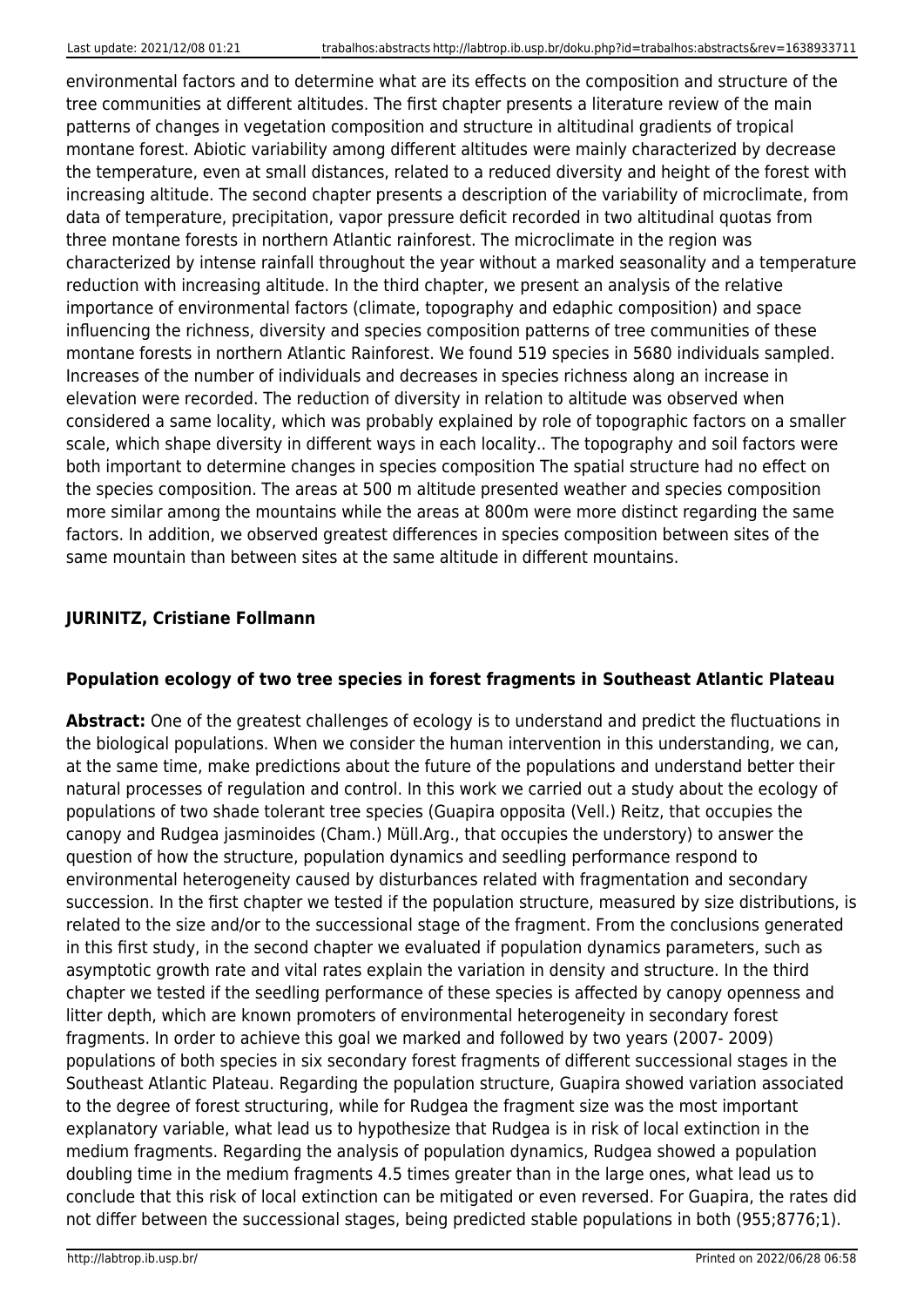The analysis of the effect of the canopy openness and the litter depth in the seedling performance showed the importance of the interaction between these factors and the relevance of considering the different seedling ontogenetic stages. Through a new approach, we demonstrated how important is to consider complementary studies (structure and dynamics) in order to really understand what happens at population level. Besides, we highlight the importance of studies with dynamics in order to elucidate the demographic mechanisms that occur in each population. This knowledge is a fundamental tool for planning more directional management and conservation actions.

## **Dissertações de Mestrado**

### **BEL, Renan Lucas Siena Del**

### **Tree recruitment in a restinga rainforest: Influence of functional neighborhood and soil**

**Abstract:** While biological communities are complex systems in which numerous mechanisms act in different scales and different processes can generate the same pattern, one way to answer questions regarding the assembly of plant communities is to find correlations between environmental patterns indicative of underlying niche processes with the emerging patterns of a community. Because of that, it is essential to keep developing our understanding on how to represent the niche processes and how to better assess the community structure. In this dissertation we investigate how different environmental variables contribute to our understanding of niche processes. In particular, we are interested in how variables of biotic or abiotic nature interact and contribute to the pattern observed in the structure of the community, and whether the integration of these components is important in identifying the processes involved in community assembly. We use the spatially explicit leaf traits distribution of young (recruited in the last 10 years) individuals from a restinga in Ilha do Cardoso to represent the resulting pattern of the assembly processes, as well as data collected in 2009, to rebuild the neighborhood in which these individuals were recruited. We found that different combinations of biotic and abiotic variables explain different leaf traits distributions, but when we include the young individuals species as a random factor in our models, our results point for no correlation between environmental variables and leaf traits. Because of these conflicting results we infer that while both biotic and abiotic variables work together as predictors of the structure of the community, they do so via species distribution, which is in turn, correlated to an individual's leaf traits values. Thus, environmental variables are only informative when we have no information about the identity of the species. Based on our results, we propose that both types of variables (biotic and abiotic) must be used together when trying to assess the niche processes in a community, as both may be complementary and sometimes interact to form a more complete picture. Together our results open some lines of investigation that may further our knowledge over the mechanisms behind the tree community assembly and may inform future work in the field in order to achieve a better resolution in structure analyses.

## **SOUZA, Luanne Caires da Cruz**

### **Facilitation and competition in coastal dunes: meta-analysis of determinants of plant interactions**

**Abstract:** Plants established next to other plants may have their performance positively or negatively affected by their neighbors, which characterizes interactions of facilitation and competiton,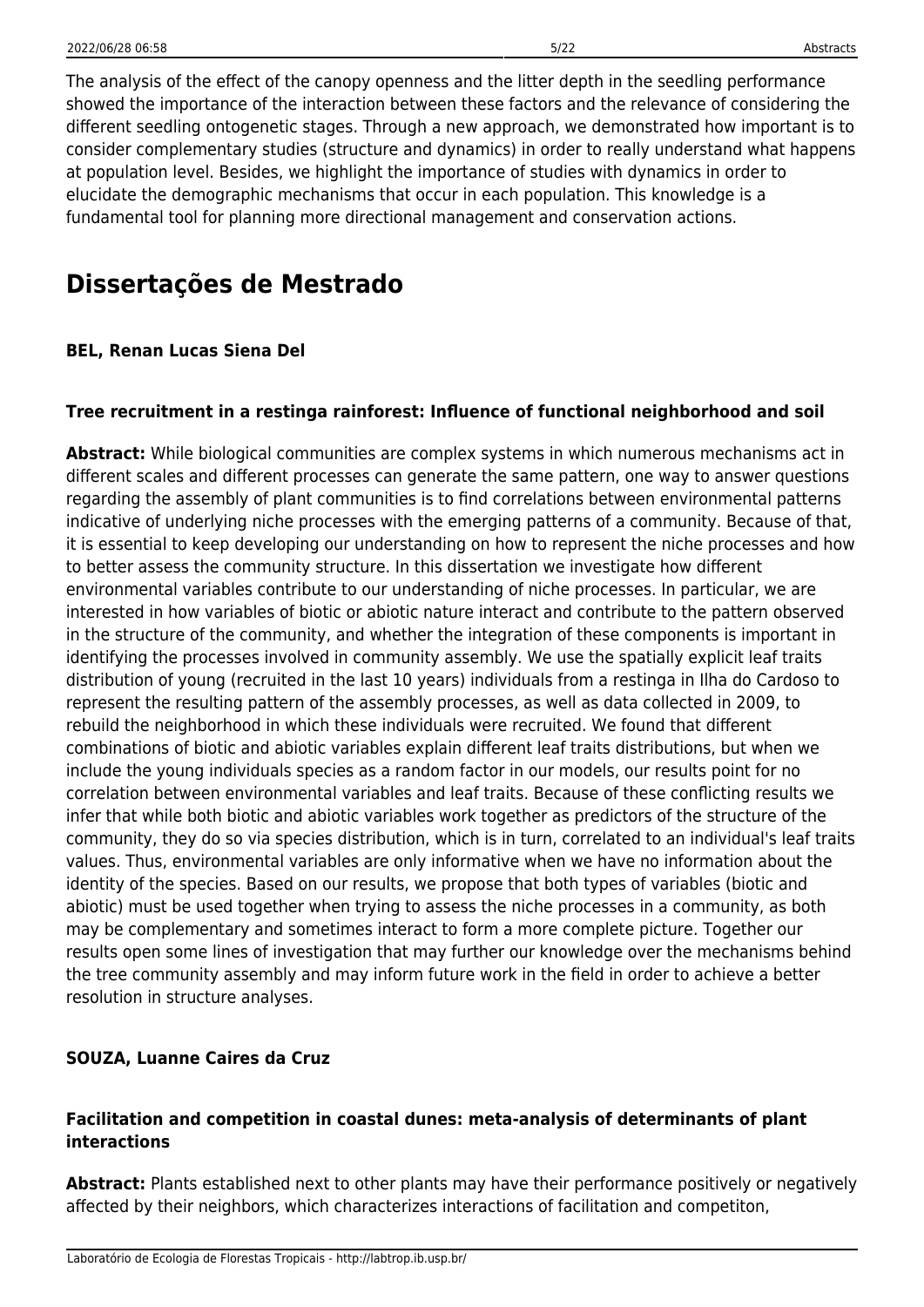respectively. Facilitation and competition, however, may occur simultaneously and understanding which one predominates in pairwise interactions under different ecological contexts is important to comprehend the structure of plant communities. According to the stress-gradient hypothesis (SGH), facilitation is expected to prevail in more severe environments, but the outcome of interactions may change depending on features of interacting individuals, such as life form and ontogenetic stages. As harsh conditions and high diversity of plant life-forms are characteristic of coastal dunes, the amount of studies about plant interactions has been rapidly increasing in these ecosystems, with apparent divergent conclusions. However, until now, there is not a systematic and quantitative synthesis about the factors affecting the net outcome of facilitation and competition in these ecosystems. We conducted a meta-analysis to investigate the effects of environmental stress and the simultaneous influence of plant life form and ontogenetic stage on the outcome of facilitation and competition in coastal dunes around the world. We used four performance measures to estimate the outcome of interactions: abundance, survival, growth, and reproduction. Contrary to what was expected by SGH, we found that negative impacts of neighbors on plant reproduction increase towards more arid conditions, but this effect was not observed for other performance measures. Our results also indicate that woody neighbors facilitate the survival of woody seedlings and the reproduction of herbs, while herbaceous neighbors facilitate the growth of other herbaceous plants. Overall, the outcome of plant interactions in coastal dunes depends on the performance variable measured and on both environmental conditions and plant features, indicating an interaction between these factors. Such interaction and different mechanisms underlying facilitation and competition should be more investigated in the future. The global scale of our meta-analysis supports generalization of important processes of succession and conservation in coastal dunes. Benefits of woody neighbors to the survival of woody seedlings corroborate the concept of successional feedbacks in the beach-inland physiognomic gradient, and our results reinforce the use of nurse plants in coastal dunes as a valuable tool to restoration of these endangered ecoystems.

## **SANO, Bruno**

## **Relationship between functional traits and performance of native tree species in restoration planting**

**Abstract:** n degraded environments, ecological restoration aims to accelerate the process of ecological succession. The most widely used technique for restoration of degraded environments is the planting of seedlings. The selection of species is crucial to the success of the restoration projects, because the species need to establish and grow under the harsh conditions of the environment. Using the approach of functional traits can be a promising tool to assist in the selection of species in restoration projects. In forest environments, there is evidence that functional traits affect the performance of the species, however, there are few studies conducted in areas undergoing restoration. In this study, the relationship between the functional leaf traits and the relative growth rate in height and in diameter at ground level of native tree species planted in a degraded area that is being restored was evaluated. To describe the relationship between the functional traits and the relative growth rate (RGR) of individuals, we used the approach of model selection based on linear mixed effects models (LMEM). The selection of models was performed using Akaike's Information Criterion (AIC). The functional traits showed no relationship with the relative growth rate in height and diameter of the individuals of the species, possibly due to differences in environmental conditions between forest environments and degraded environments. Despite not finding a relationship between the functional traits and the RGR, the most plausible model selected indicates that larger individuals at the beginning of monitoring have lower relative growth rates in height, that is, taller individuals have lower rates of growth in height. Considering that no relationship between the morphological functional traits and the relative growth rate in an area undergoing restoration was found, it is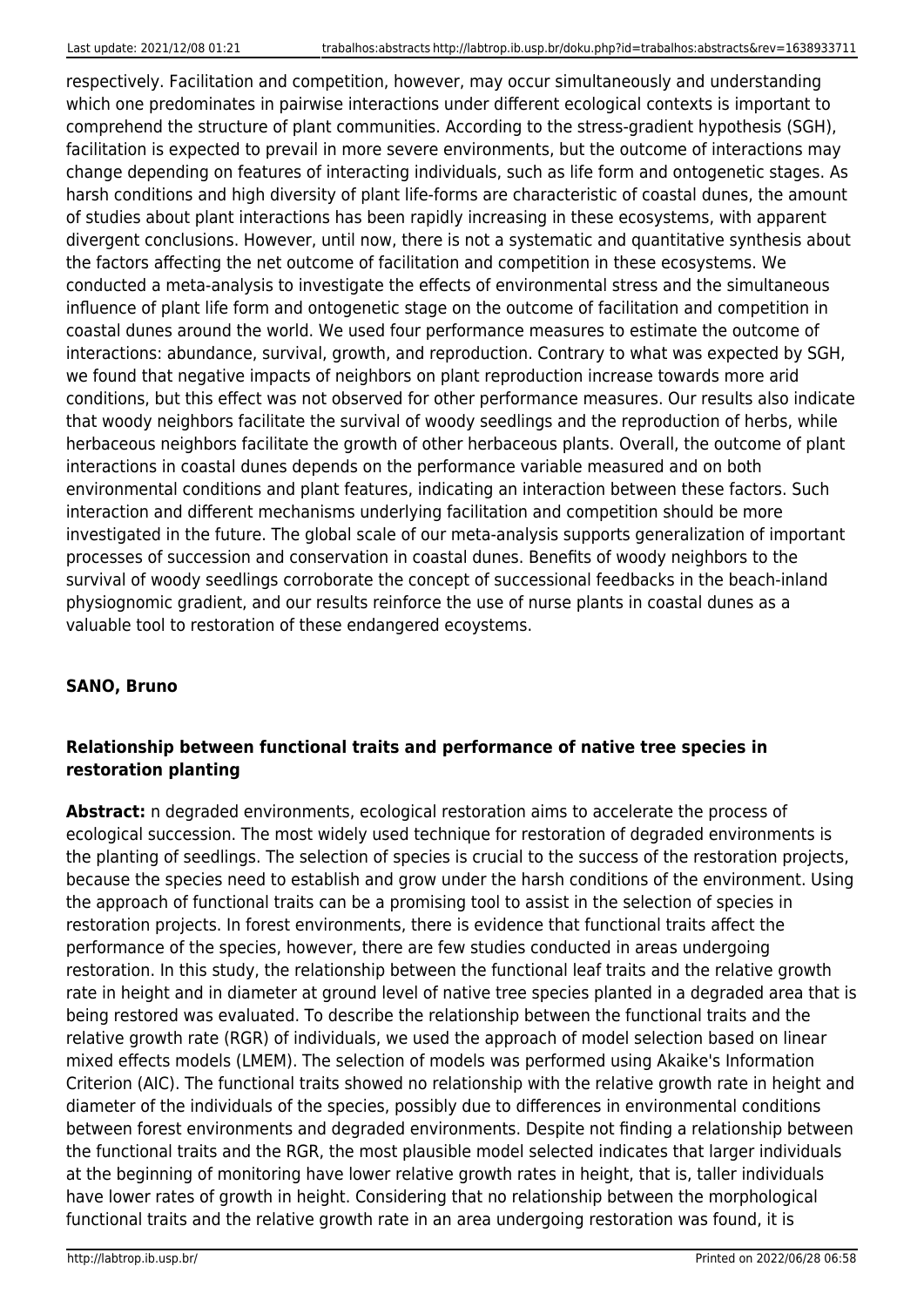reasonable to assume that this approach cannot be applied in all environments. Studies that assess functional traits of the leaf in the different stages of plant development in degraded environments can refine these analyses and help define whether the selection of species for restoration projects can be accomplished using the approach of functional characteristics.

#### **PARMIGIANI, Renan**

#### **Functional diversity along a stress gradient: A case study in sand coastal vegetation**

**Abstract:** Understanding processes underlying community assembly is one of the main questions in community ecology. The influence of processes such as environmental filtering and competition can be observed in patterns of functional diversity patterns in plant communities. Competition, through competitive exclusion, limits similarities in ecological strategies in a given community. Environmental filtering, on the other hand, constrains the species that can be established in a given community, restricting the functional diversity. One can reasonably predict that the influence of such processes changes across environmental gradients, where the environmental filtering will exert more influence in more stressful environments, whereas competition will exert more influence in less stressful places. This study aimed to understand the influence of environmental filtering and competition on functional diversity in a plant community across a stress gradient. We expected an inverse relationship between functional diversity and stress. The stress gradient studied occurs in the restinga of the Cardoso Island State Park (Cananeia, SP). We sampled 41 sites, in which we found 104 species of vascular plants. We measured three traits: life form, leaf area and leaf economic spectrum (LES). We represented the environmental filter using edaphic variables that represent restinga environmental restrictions. We used Grime's strategies classification (CSR), to extract the component related to competitiveness of each species, and therefore, calculated the competition community weighted mean (CWM) of each plot as proxy of competition. We built linear mixed models (LMM) to represent different hypothesis related to functional diversity and selected the best models by Akaike Criterion (AIC). We evaluated functional diversity through three response variables in the models: functional richness (FRic), functional dispersion (FDis) and CWM. In the model selection of CWM for each trait, FRic for life form and FRic for all traits were predicted by the environmental filtering. The FRic of LES, FRic of leaf area and all models of FDis had the null model as the most plausible, discarding the influence of competition and environmental filter in functional diversity. The fact that there is a concentration of abundance around certain strategies explains why there is no difference in functional dispersion. We infer that environmental filter restricts some strategies, reducing functional richness or displacing functional space of the communities. The absence of competition affecting functional diversity suggests that limiting similarity exerts little influence on community assembly in the studied gradient, or that the consequences of similarity limitation is compensated by other process.

#### **ZIMBACK, Leticia Bolian**

#### **Which characteristics influence seed limitation in a tropical tree community?**

**Abstract:** The seed limitation has been empirically investigated as an equalizing mechanism of the competitive differences between species that coexists in plant communities. In addition to the spatial limitation, the temporal variations of seed dispersal can also be important to the species coexistence. The aim of the study was to investigate the relation between spatial seed limitation and temporal seed limitation and the species characteristics that influence both limitations. In a coastal plain forest, the seed rain was sampled over 36 months in 40 traps (20 m2), 100 m distant from each other and from the forest edges. The generalized mixed-effect models approach was used to test the relation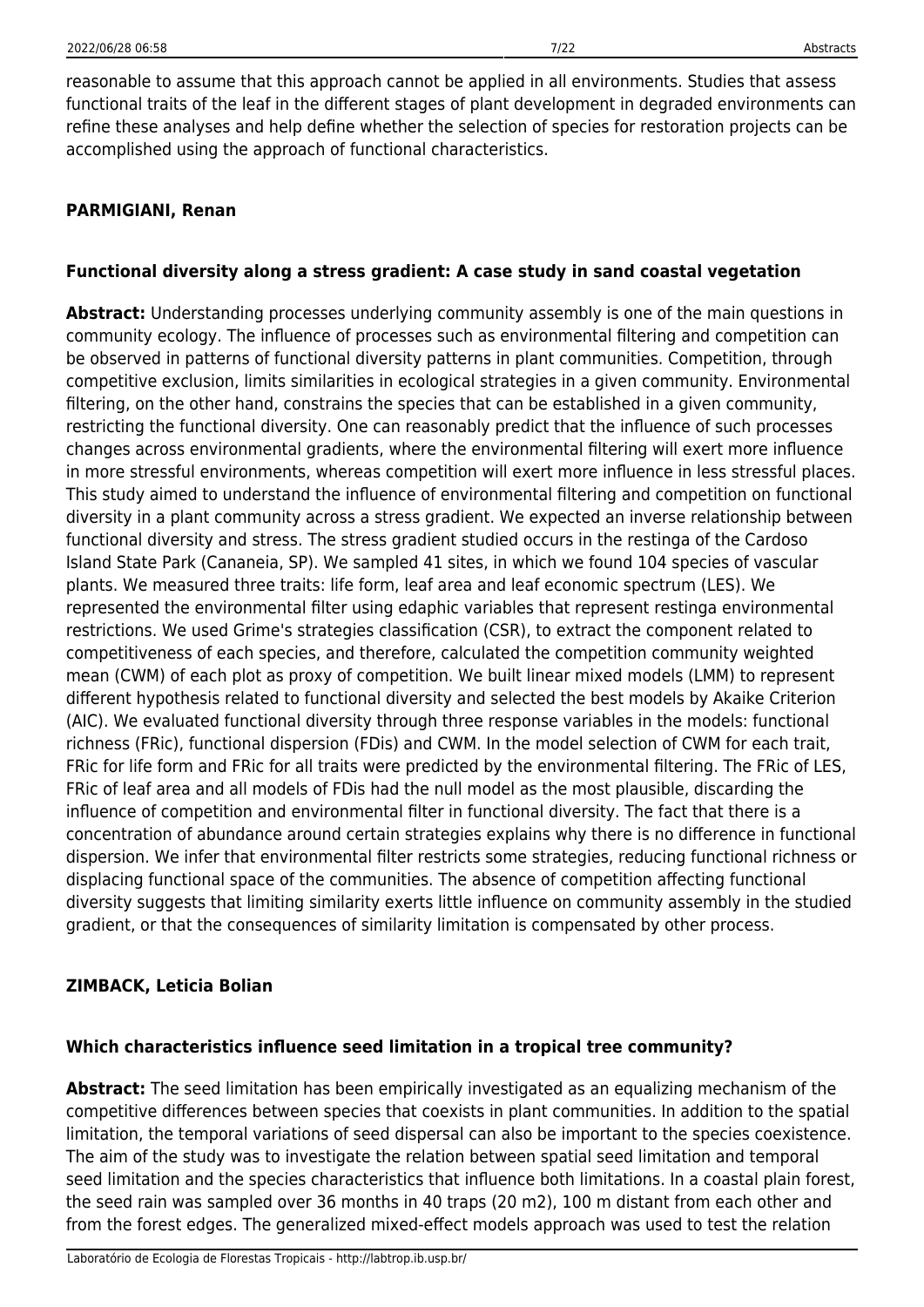between seed limitation and the average mass of the seeds, the dispersal syndrome, the trees local maximum height, and the adult trees distribution frequencies. The results show that the proportion of the analysed species spatial limited (90,3%) e temporal limited (70,9%) were high and the correlation between spatial seed limitation and temporal seed limitation were also high (Spearman  $= 0.8$ ). To explain spatial seed limitation and temporal seed limitation were selected the average mass of seeds, the trees local maximum height and the adult trees distribution frequencies. Usually those relations indicate that species with lagger seeds, lowest maximum tree height and lowest adult trees distribution frequencies are more limited spatially and temporally. Although these factors have been selected, there was a great variation in the effects of the species analysed. The study supports the fact that the spatial seed limitation mechanism is frequently found in tree communities and shows a temporal approach to the seed limitation study. The reduction of interspecific competitive interactions, due to the high seed limitation observed in the study, is opposed to widely accepted theories (Janzen-Connell) that indicates that the efficient seed dispersal mechanism are a strategy to minimize the intraspecific competion. The relative importance of dispersal mechanisms and seed limitation on maintaning diversity in trees communities should be studied to evaluate which situations or which species sets the coexistence is mediated by the absence of intraspecific or interspecifir interactions.

## **NOVARA, Luisa**

## **Disturbance effect on life strategies: evolutionary and ecological dynamics**

**Abstract:** Disturbance events impact life strategy diversity in communities and life strategy evolution in populations. In the field of Ecology, disturbance occurrence is studied while an environmental factor that alters resource availability and populations abundance, causing competitive exclusion of less favorable life strategies depending on disturbance frequency and intensity. In the field of Evolutionary Biology, disturbance is evaluated as a pressure, depending on its spatial and temporal regularity, that determines the intensity of species' evolutionary response and, as a consequence, the adaptation towards the fittest life strategy. Although there is a separation between these two fields of knowledge, ecological dynamics influence evolutionary dynamics and the other way around. Studies that mix Ecology and Evolution are becoming more common, but few or none of them takes disturbance in consideration. Here, we use an individual-based model to generate contexts in which adaptation and competitive exclusion might act apart and together in order to understand how disturbance determines life strategies that occur in communities under ecological, evolutionary and eco-evolutionary dynamics. In the model, life strategy is an inheritable character defined for a tradeoff between longevity and fecundity. Simulations from the evolutionary context were composed by one population under mutation acting, simulations from the ecological context by various species without mutation and simulations from the eco-evolutionary context by various species with mutation occurrence. We observed that disturbance was positively correlated with fecund individuals preponderance in all contexts but that disturbance effect on life strategy diversity varied between the different contexts. In the evolutionary and the eco-evolutionary contexts, life strategy diversity increased with disturbance raise, while in the ecological context diversity decreased. This result evidences the mutation role as a source of new life strategy variants when there is a high renovation of individuals given by raised mortality. Only in the eco-evolutionary context there was an interspecific heterogeneity peak on intermediate levels of disturbance. In this scenario, species reproductive isolation, in contrast to populations panmixy, allows species to differ in relation to its life strategies. In parallel to this, the constant input of new life strategy variants by mutation prevents the definite extinction of life strategies from the system. Therefore, when disturbance level is intermediate, productive species as well as long-lived ones are able to coexist. Given that the different contexts resulted in varied patterns of life strategies' relative frequency, this study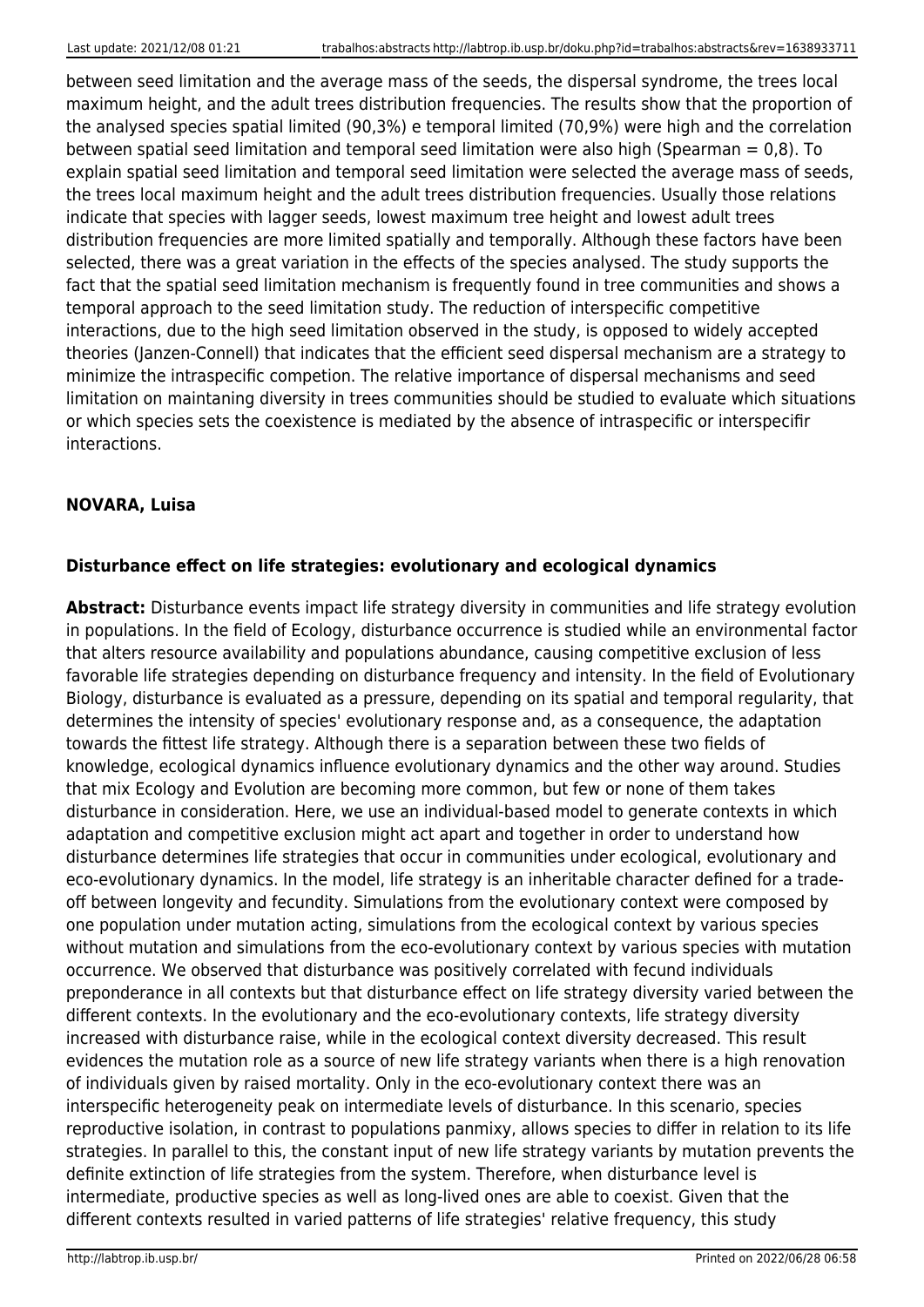### **PEREIRA, Thiago Mitonori**

## **Effects of nucleation on physiological responses of tree seedlings in an ecological restoration area**

**Abstract:** Nucleation of seedlings is a technique for forest restoration in which is expected that the aggregated planting of seedlings increases the recruitment and establishment of species. This would occur because the growth of some species can provide better environmental conditions to neighboring plants. However, the aggregated planting can also intensify the competition for nutrients between plants. It is expected that the facilitating effects are greater for the non-pioneers species that are more sensitive to high light intensities and better competitors for nutrients. For pioneers that are tolerant to high irradiance and worst competitors, the nuclei must be unfavorable. The addition of nutrients can minimize the competition and then turn the nuclei more favorable, especially to the pioneer species. In order to evaluate the responses of seedlings to the nucleation and the addition of nutrients were measured the maximum photosynthetic efficiency (Fv/Fm) and the content of photosynthetic pigments. Foliar and soil temperatures were measured to assess the potential of nucleation to minimize extreme microclimates. The seedlings were planted in plots, each with a combination of type of planting in nucleus or line, and type of fertilizer applied, chemical fertilizer (NPK), topsoil or without fertilizer. The nuclei were composed of 13 seedlings of different species, 5 pioneers and 8 non-pioneer pioneers. The seedlings were separated from each other by distances of approximately 30 cm. Seedlings planted in lines were isolated from each other by 2 m. Seedlings planted in the nucleation system showed better conditions with greater Fv/Fm and chlorophyll a, b and total contents, indicating the facilitation effects of nucleation. Foliar and soil temperatures were lower in nuclei. Both pioneers and non-pioneers showed signals of photoinhibition, with values of Fv/Fm below of that considered as stress-free when were planted in both, lines or nuclei. Photoinhibition signals were higher for the group of non-pioneer with lower Fv/Fm values. Nonpioneers had lower ratio of chlorophyll a/b, evidencing their investment to absorb more light. However, the different effects of nuclei for pioneers and non-pioneer species were not conclusive, as well as the effects of the addition of nutrients. The present study provides evidence for the effect of facilitation in nuclei, adding more information to the beneficial effects of nucleation, providing aid for the recommendation of the use of this technique in projects of ecological restoration. No evidence that planting in nuclei is harmful to pioneer or non-pioneer were found, thus justifying the planting of mixed nuclei.

#### **VENDRAMI, Juliana Lopes**

#### **Functional diversity in a restinga forest**

**Abstract:** Understanding the processes underlying the origin and maintenance of species diversity in communities is a central goal in ecology. Among the numerous processes proposed to explain the organisms' diversity, we can highlight environmental filter and limiting similarity. Environmental filter operates by restricting the variation and distribution of organisms in a given environment, while the process of limiting similarity acts by pressing differentiation in the organisms' characteristics, because the coexistence of individuals depends on difference in resource utilization. The functional approach has been used to test the processes responsible for species coexistence and consists in the comparison of species functional similarities in a community through their traits. The combination of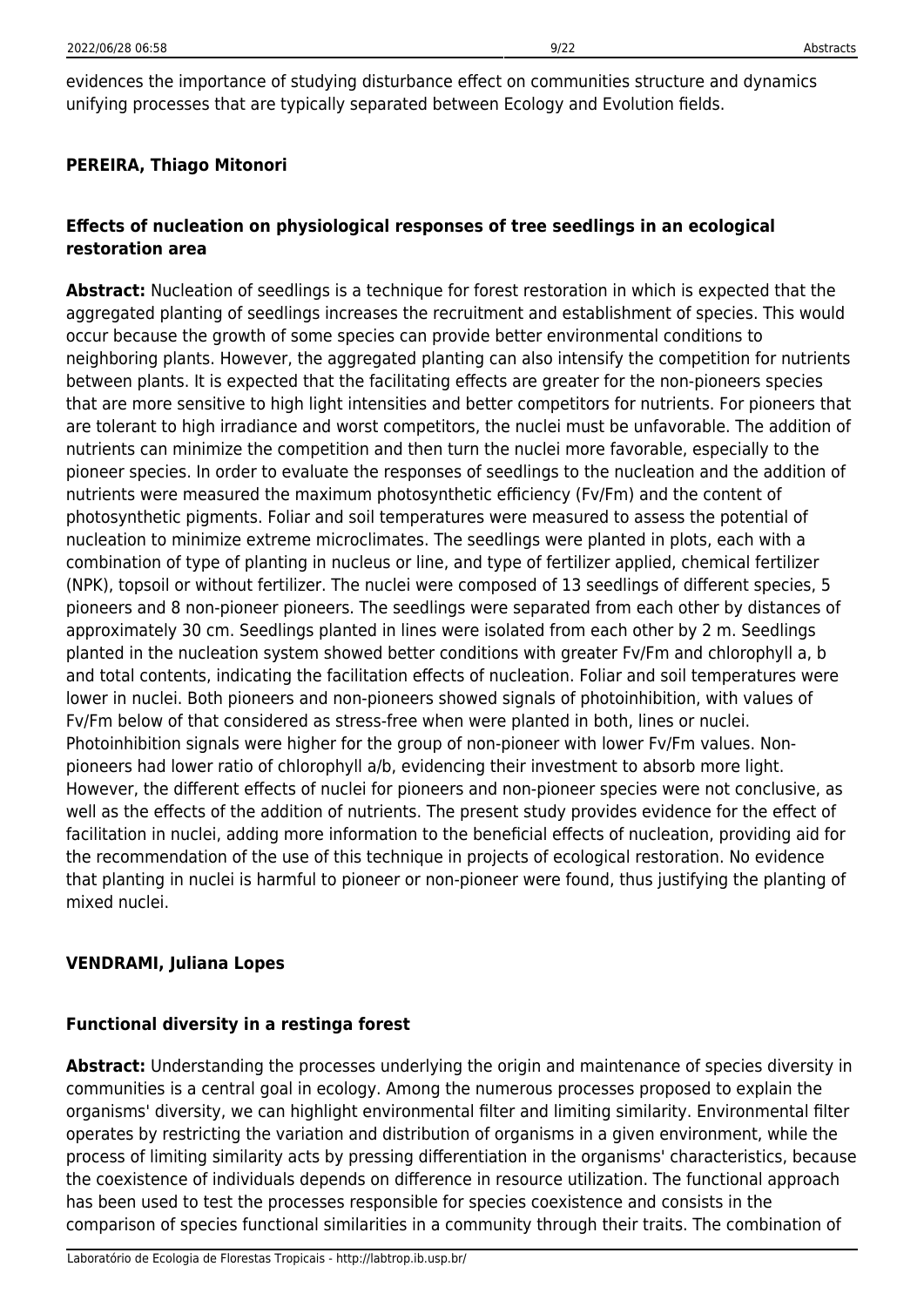different traits in an organism defines its ecological strategy and, therefore, their distribution on habitats. Restinga forests are suitable to test species coexistence hypotheses in communities, because it presents a well marked environmental gradient, which is defined by resource availability. Thus, this study aimed to evaluate: i) the effect of soil condition (drained and flooded) on functional traits and on ecological strategies of restinga trees species and, ii) the effect of functional traits on plant´s habitat preference. We conducted this study in an area of high restinga at Cardoso Island (SP), which comprises two soil types: drained and flooded. We collected five functional traits (leaf area, specific leaf area, leaf thickness, leaf dry matter content and wood density) of 44 tree species. We selected 30 individuals of each species, 15 in each soil type. We used model selection for statistical analyses, being linear models to assess soil type effect on trait and ecological strategies variances and linear mixed models to assess ecological strategies mean values. We found soil effect on the coefficients of variation of leaf dry matter content (LDMC) and of specific leaf area (SLA), which was higher in the flooded soil. In the case of SLA coefficient of variance, the effect was only significant when we excluded the palms from analyses. We found no soil effect on the other functional traits and on ecological strategies variation, neither on ecological strategy type. As for the results, it was found that in the flooded soil, limiting similarity is the dominant process structuring this community. This result differs from those reported by other tropical forests researches. We found no effect of traits and ecological strategies on habitat species preference, with the exception of LDMC and SLA coefficients of variations. Again, for SLA coefficient of variation, the effect was only significant when we exclude Euterpe edulis (juçara palm) from analyses. This result reinforces the importance of phenotypic plasticity to define species occurrence in different habitats.

### **MELLO, Thayná Jeremias**

### **Biological invasion in oceanic island: the case of** *Leucaena leucocephala* **(Leguminosae) in Fernado de Noronha**

**Abstract:**Biological invasions are among the main causes of biodiversity loss on the planet. Isolated environments such as oceanic islands and disturbed environments are considered more prone to invasion. For plants, the invasion success may be related to advantages in competition with native species, which may occur through the production of allelopathic substances. Among the 100 most invasive species on the planet is the legume Leucaena leucocephala, which produces substances with putative allelopathic effects and is established on tropical oceanic islands worldwide. In Brazil, the invader was introduced on the island of Fernando de Noronha, where it occupies vast areas. Despite the relevance of this island for biodiversity conservation, important information for the management of the invasion, as its extension and determinants, do not exist. In this work we use experiments to investigate allelopathy as a mechanism associated with the invasion and to evaluate the effect of L. leucocephala on the establishment of Erythrina velutina, a native species common on the island, but often absent from invaded areas. We found no evidence of allelopathic effects of L. leucocephala in the germination of E. velutina, but the exotic reduced the growth and survival of the native. The negative effect is enhanced when L. leucocephala is associated with Capparis flexuosa, the only native species often found in heavily invaded areas. When alone, the effect of C. flexuosa on E. velutina varies from positive to neutral, indicating that the balance of interactions between native species is altered in the presence of an exotic. Additionally, we describe the current distribution of L. leucocephala and its expansion in the last 20 years in Fernando de Noronha. We also investigate the environmental and anthropic factors determining the invasion and the impact of L. leucocephala on the plant community. We found that L. leucocephala is widely distributed throughout the island, densely populating most places where it occurs. The area occupied by the species increased about 40% in the last 20 years, and there are no environmental restrictions for the establishment of exotic, although it is favored by farming. In invaded areas, the number of dominant native species decreased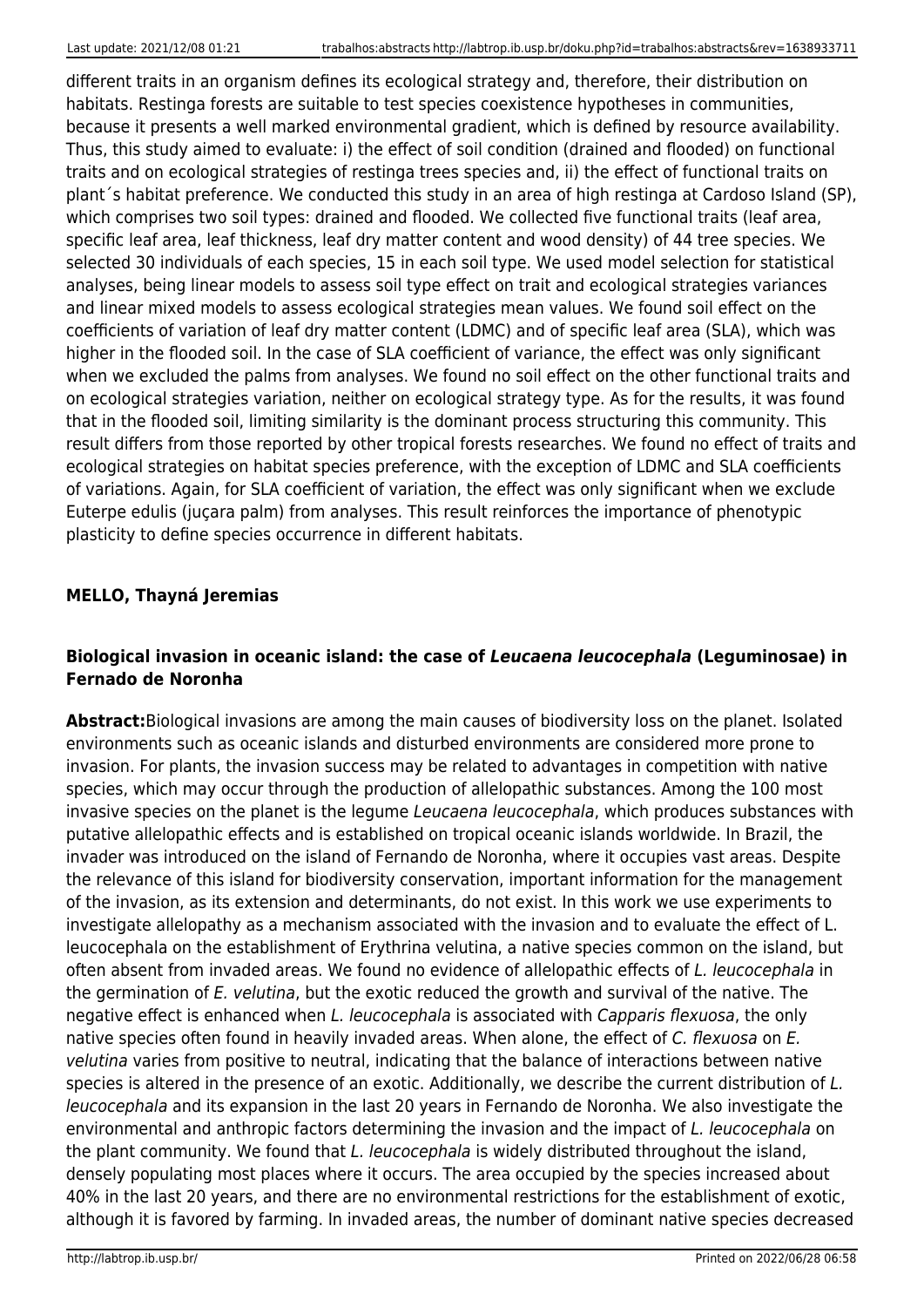by almost half and we observed a tendency towards homogenization of the community. It is likely that the high degree of human disturbance in Fernando de Noronha poses dispersal limitations and modifies the environments making them unsuitable to the establishment of natives. However, there are strong evidences that L. leucocephala is driving ecological changes on the island that influence in native species loss. Considering the biological importance of Fernando de Noronha, actions to control the expansion of exotic and to restore the invaded areas are urgent.

## **FREY, Gabriel Ponzoni**

#### **Phylogenetic structure and demography of trees in a coastal Brazilian white sand forest**

**Abstract:** One of Ecology's biggest goals is to explain the patterns of species' diversity and to understand the processes that generate and maintain this diversity in natural communities. Classical competition theory predicts that two species will be able to coexist only when there is divergence in the use of resources, i.e., competition imposes a limiting similarity among species that allows cooccurrence of species with divergent ecological strategies. On the other hand, the physical environment may impose restrictions to the range of possible ecological strategies of species. Environments with limited resources or adverse conditions will allow the survival of species with more specific strategies, a process known as environmental filtering. These two processes will generate opposite effects on the structure of communities, as more similar or more different ecological strategies will be selected. There is still the possibility that both processes are occurring simultaneously, or neither are important for the community. In both cases, a neutral or random pattern is expected. Using the proportional contribution (elasticities) of the three demographic vital rates - survival, growth and fecundity - to the finite rate of increase of population as a mean of inferring the ecological strategy of trees in a community, we intended to answer the question: "What process is responsible for the structuring of tropical tree communities?". Data was collected in a Restinga forest 10.24 ha permanent plot. All individuals with more than 15cm of perimeter at breast height were marked, identified and had their diameters at breast height registered for two censes. Elasticities of the three vital rates for 89 tree species were obtained with an Integral Projection Model (IPM). IPMs are modern tools more robust than classical matrix models, commonly used in demographic studies. We defined an ecological space in the triangle where ecological strategies are plotted according to elasticities of the three vital rates. We also generated a molecular phylogeny based on rbcL and matK chloroplast markers, and used it to obtain the phylogenetic distance between all pairs of species. We calculated the phylogenetic signal of ecological strategies using the correlation between ecological distances in the ecological space and phylogenetic distances. We assumed ecological strategies to be conserved in the phylogeny. Species could be classified into four demographic groups in ecological space, distributed mainly in a growth-survival axis. This is expected for trees. No phylogenetic signal was found for the ecological strategies. This can mean that either both processes are structuring this community, or neither is important. Our study uses a new methodological approach and presents new results that contradict recent literature, on which environmental filtering is repeatedly accounted as the main process structuring tropical communities. Confirmation of this pattern for other communities may bring further understanding of structuring of tropical communities.

## **ZANELATO, Daniela**

### **Tree communities in restinga forests: the role of trade-offs and natural enemies in the regeneration niche**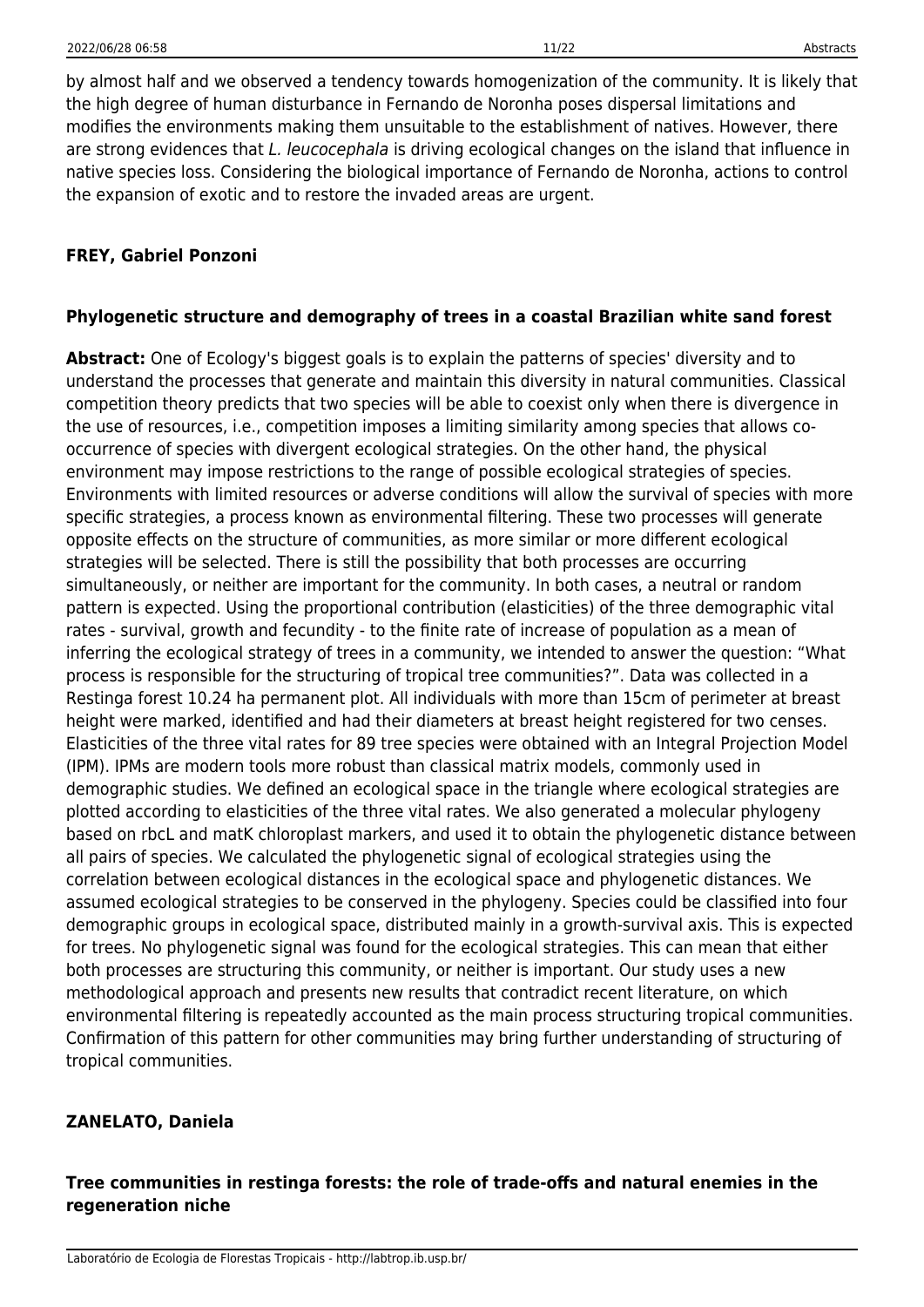**Abstract:** The objective of the current research was to investigate if the existing patterns in the adult tree communities can be generated by differences in the aspect related to the regeneration niche of species. Our model of study were two restinga's forests located at the Cardoso Island, on the South coast of São Paulo state. The tall resting forest (TRF) is an older formation, geologically speaking, and it hás closer canopies than the short resting forest (SRF). In the first chapter, we investigated if the abundance inversions of adult trees existing between the TRF and the SRF could be generated due to the differentiated performances of these species at the stage of the seedling, due to the action of the environmental light filter. We assumed as a hypothesis that the species show a worst performance in the stage of seedling in the forest where they are less abundant as adult, due to a trade-off between growth and survival. We expected that the mortality by pathogens was the main cause for the mortality of plants in the more shaded forest. We achieved a manipulative experiment in field with six tree species, in which one-month-old seedlings after germination were transplanted in the two forests and in the nursery. We followed the performance of the species in the two studied forests for nine months. There were no differences in the performance of the two species, except the survival of the Clusia criuva (in the expected way) and of the Tapirira guianensis (opposite to the expected way).Different from what was expected, the main cause of the mortality of all the species was the severe herbivory, and it was not possible to observe a conflict between the growth and the survival of them. In the second chapter, we investigated if the differences in the size of the seeds among the zoochoric tree species can generate differences in the patterns of the adult community and if those differences occur due to an action of the environment lighting filter or only by the differences of the dispersion capacity of the species. We followed the seed rain of the zoochoric tree species for four years in both forests and we could check that the active dispersion capacity of them is negatively related to the size of the seeds, as it can be predicted by both the hypothesis (environmental filter and dispersion capacity). Besides, the relationship between the average production of seeds and the size of the seeds presented a triangular pattern, as species with big seeds always provide low productions. We compared the seeds average sizes and the range of the seeds sizes of the individual plants and of the adult species in both forests (DAP  $>$  5 cm. We could verify that the TRF presents average size of seeds and range of the seeds's sizes that were bigger than in SRF. Furthermore, the SRF floristic composition is nested in the TRF composition. Therefore, we assumed as a hypothesis that the differences in the dispersal capacity of species, plus the age differences of the forests, are responsible for the distribution of the seeds sizes of the adult plants present in both forests. Finally, in chapter 3, we made a literature review about the role of the soil microorganisms in the specific site of the regeneration of the tropical tree species. We found studies that focus only on the action of the fungi as far in positive interactions (mycorrhizal fungi) as in negative ones (pathogenic fungi). We discussed the main factors and the characteristics associated to the mortality caused by the soil pathogens, as well as the relationship proposed by the pioneer studies which were not confirmed nor tested.

## **CARVALHO, Gabriel Martins de**

## **Influence of stochastic processes on the structuring of community in tabuleiros forest, Bahia, Brazil**

**Abstract:** One of the central objectives of plant ecology is understand the factors that favor the coexistence of large numbers of species in tropical forests. Previous studies have indicated that species substitution (beta diversity) may explain the high diversities (alfa) seen in these forests. Both determinist and stochastic processes can determine species distributions, thus affecting the substitution rates of species in those communities. Within this context, the present study evaluated variations in the composition and abundance of tree species, as well as their morphometric attributes (diameter and height), between two habitat types in Tabuleiro Forests. Tabuleiro Forests occur on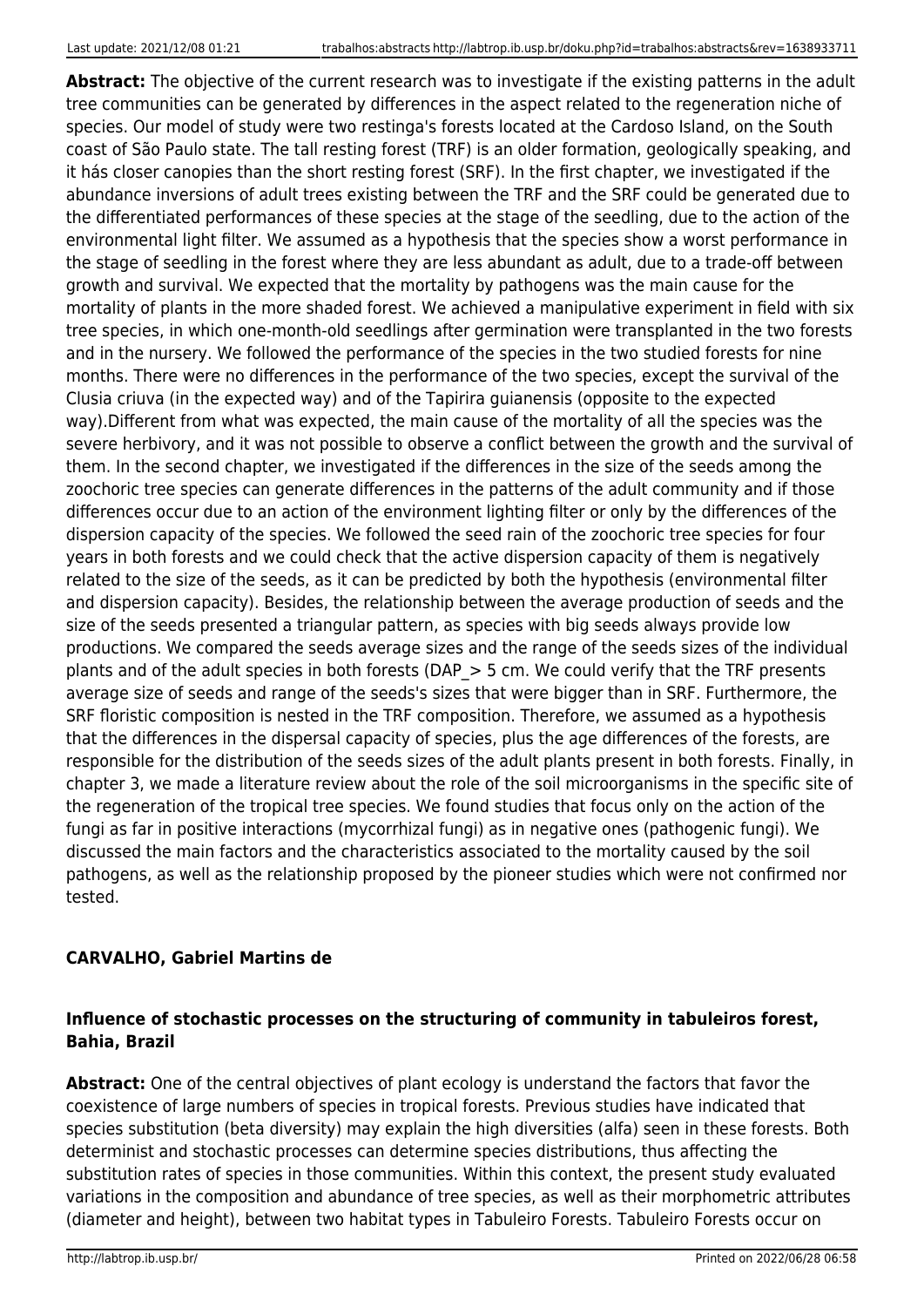wide coastal plateaus cut by occasional valleys. Edaphic and lightregime characteristics vary between these two topographic units, so that the tree communities in each would be expected to be different.. A total of 1810 arboreal individuals of 349 morphospecies DAP > 5 cm were sampled in ten 0.1 ha sampling plots. Comparisons were made between the plateau and valley habitats in terms of their arboreal composition, structure and physiognomy. Additionally, the occurrence of possible indicator species in these habitats was examined. The most abundant species on the plateaus were Manilkara multifida, Eugenia rostrata, Rinorea guianensis and Paypayrola blanchetiana, while Actinostemon verticilatus, E. rostrata, P. blanchetiana and Helicostylis tomentosa were most abundant in valley sites. We observed a high turnover of species among the plots, even within the same habitats, without the occurrence of characteristic suites of species in any of them. No significant differences were observed between the two habitats in terms of total abundance, diameters, tree heights, or total basal areas. Only Croton macrobothrys among the 349 species sampled demonstrated any significant association with valley habitats. The species distribution patterns observed suggests that neutral mechanisms operate in structuring these communities, and that the bulk of the species observed showed no discernable niche differentiation along the environmental gradient analyzed. Differences were observed in the abundances of the species among the habitats, however, exclusive species of a certain habitat were not observed.

## **VAZ, Marcel Carita**

### **Diversity of ecological strategies of the dominant tree species from a terra-firme forest in Central Amazonia**

**Abstract:** Plants have several ways to solve their problems such as resource limitation, herbivory damage or water loss. How a plant solves one of these problems can be considered a tactic and all the tactics together constitutes an ecological strategy. The strategies are possible only because plants have a series of traits that directly affect ecological performance of these plants. These functional traits, therefore, reflect the ecological strategies of species. Based on this rationale, we described the 157 dominant tree species in a terra firme forest of Central Amazon according to thirteen functional traits (among leaf, vegetative and regenerative traits). Our goal was to simplify the ecology of tropical forests, so far focused on species identity. Since these forests have a lot of species that are in general very rare, the patterns of species composition of these communities are very complex and unclear. By shifting focus to diversity of strategies, instead identities, we unveiled an interesting pattern of dominance among the strategy types: Although there are eleven different types of strategies in the forest studied, 61% of the species were of only one type. In addition to a greater number of species, only one type responded by 52% of the tree biomass of the forest sampled, which indicates that this is the optimal strategy. However, as the dominance does not vary considerably between species, it is possible that the benefit generated by the use of the optimal strategy is offset by the number of species who also use this strategy. We conclude that the neutral pattern found in the distribution of dominances among species and the dominance pattern found among the types are mainly the result of peculiarities of the species set, in particular the large number of the two most common strategies. But how so many similar species can have been originated? To answer to this question, we tested three hypotheses: 1) the rate of speciation was greater than the rate of ecological divergence; 2) species converged recently or evolved parallelly; and 3) allometric relations or tradeoffs between traits restricted the diversity of strategies. We found evidences that partially support these three hypotheses. As phylogenetic diversity was lower than ecological diversity, it is possible that the species studied resulted from recent speciation, which is compatible with the refuge theory. According to this theory, several species would have originated in Pleistocene refuges during the glaciations, which might have enhanced rates of allopatric speciation that was not necessarily followed by ecological divergence. On the other hand, the positive effect of phylogenetic signal in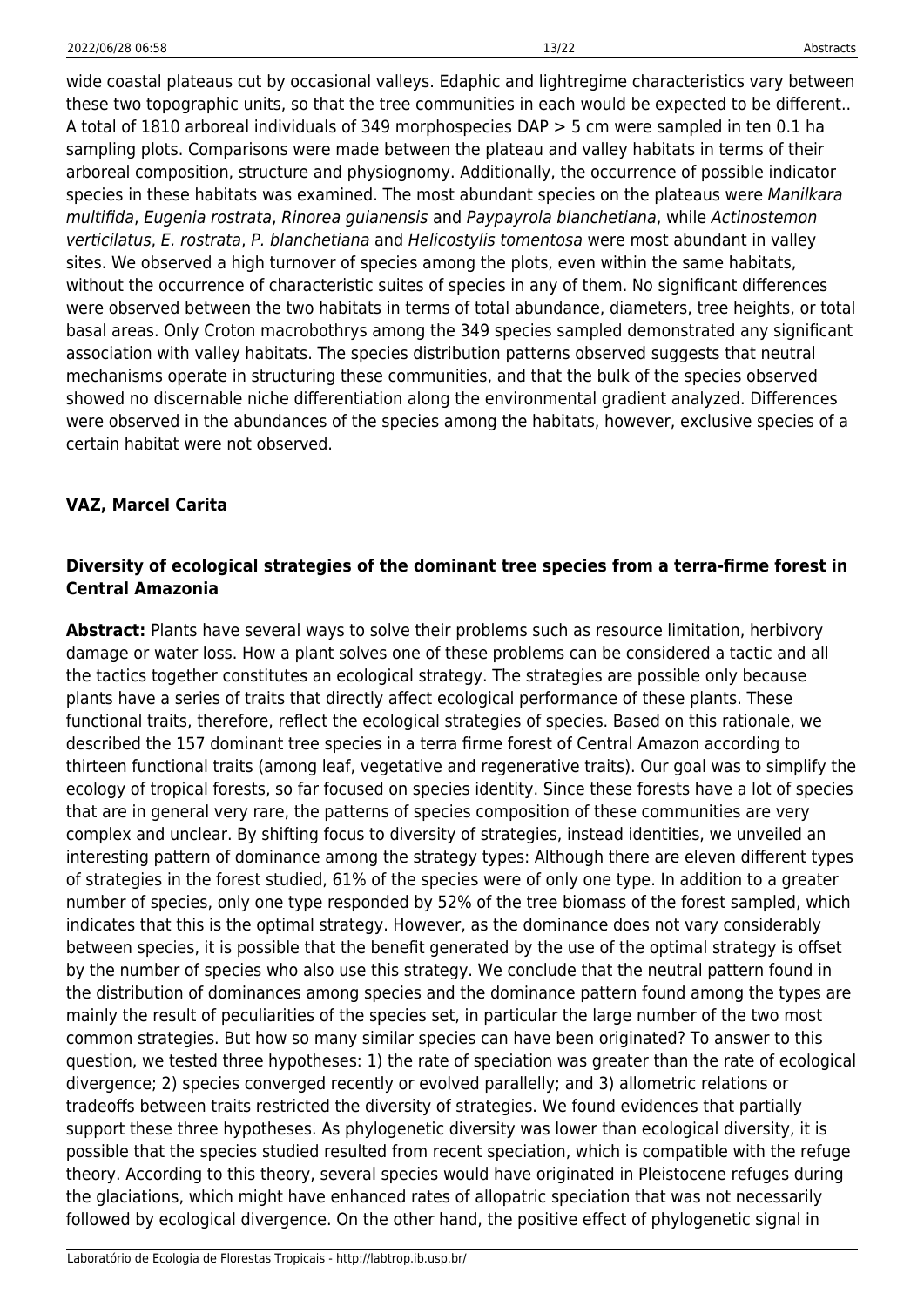strategy diversity reveals that current species ancestors were ecologically more different from each other than current species are. This indicates that there was a recent convergence of strategies, which is consistent with the hypothesis of Lake Amazonas, which covered the area studied until the early Pleistocene. The large relative amount of silt in the soil of the studied area strengthens the suspect that the bed of this Lake should have provided a great ecological opportunity for species that were adapted to drier and poorer soils. Finally, we found evidence that only the diversity of strategies linked to leaf traits is severely limited by tradeoffs and allometric relations.

## **STUART, Julia**

## **Do nitrogen fixing legumes facilitate other tree species in a Restinga Forest?**

**Abstract:**Many studies have been proving the importance of positive interactions to the distribution and diversity of species in plant communities. Positive and negative interactions occur simultaneously and the net effect of a species on another is the product of these combined interactions. The objetive of the present study was to evaluate if nitrogen fixing legumes facilitate other tree species in a nitrogen poor environment. We studied the effect of the presence of legumes on the density of species and individuals belonging to two different layers (DBH  $> 1$  cm and  $1 \leq$  DBH  $\geq 10$  cm) around them and also patterns of spatial association between the legumes and other tree species, using a null models approach. The results obtained were dependent on the legume species considered. In chapter 1, the legume Balizia pedicellaris (DC.) Barneby & J.W.Grimes presented higher species density around it, for both layers, although there was no effect on the density of individuals. The species Ormosia arborea Harms did not present effect on the density of species and individuals around it. For the first layer Andira anthelmia (Vell.) J. F. Macbr. did not show effect on the densities, but this species presented a negative effect on the density of species and individuals of the upper layer ( $1 \leq DBH \geq 10$  cm), in opposition to our hypothesis. In chapter 2, the spatial association patterns were also distinct between the legume species that showed different species identity associated and different kinds of association (positive or negative). The results indicate that, in spite of belonging to the same functional group, the legumes influence the species around them differently, depending on their morphological and physiological characteristics, as the ability to fix nitrogen in some systems or even the ability to produce alellopathic compounds.

## **LACERDA, Victória Duarte**

### **Structure and vegetation composition of a herbaceous-shrub mussununga in southern Bahia, Brazil**

**Abstract:** Mussununga is a vegetation type present in the Atlantic Forest, occurring on tablelands in the north of Espirito Santo and southern Bahia. This vegetation occurs on patches of white sandy soil embedded within forest areas and retains physiognomies similar to restinga vegetation. This work was performed in a herbaceous/shrub Mussununga area in southern Bahia, Brazil. Part of this area was subjected to a disturbance in the past due to the cultivation of Cocos nucifera L., however the cultivation was abandoned. The aim of this study was to analyze the structure and composition of this plant community and evaluate the floristic relationships with other areas. The first chapter covers only the area with no evidence of recent disturbance. The structure and species composition of this area was described and a floristic analysis was performed to verify similarity patterns among 20 physiognomic similar areas occurring on white sand soils on the Atlantic Coast of Brazil. We found 76 species in 37 botanical families and the richest families were Fabaceae, Orchidaceae and Myrtaceae. The diversity was low (h'=2.53nats), however the area presented a large environmental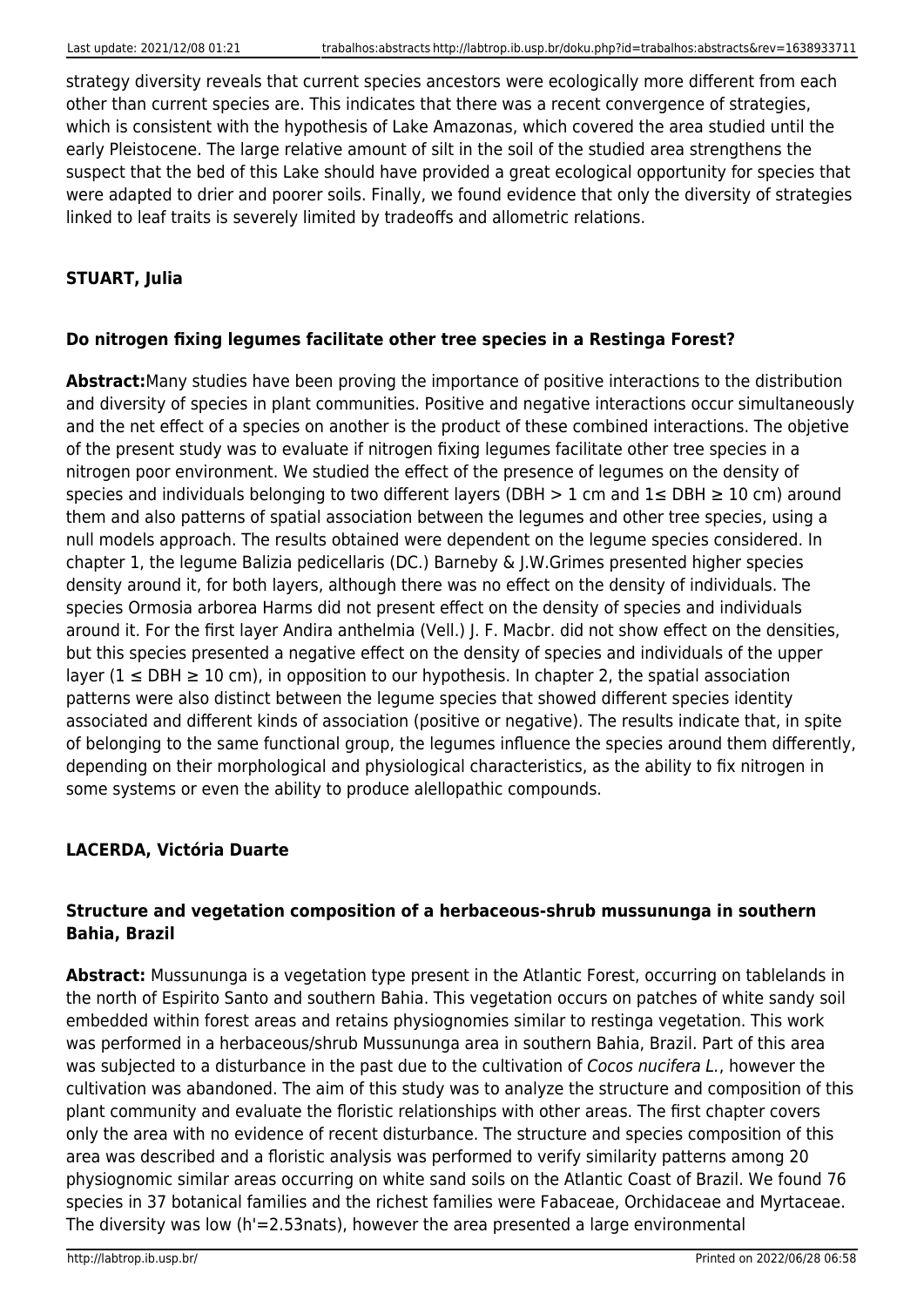heterogeneity. Floristic analysis showed a strong spatial correlation and low correlation with environmental variables. In chapter 2, a portion of the area without evidence of recent disturbance was compared to a portion of disturbed area based onrichness, diversity, composition and the distribution of functional groups. Richness and diversity were similar in both areas, however there was a remarkable difference in species composition. The most abundant species in both areas was Renvoizea trinii (Poaceae). The aggressive species Pteridium arachnoideum (Dennstaedtiaceae) increased considerably in the disturbed area. Functional groups showed significant differences in their mean coveragein each area.

#### **MORAES, Adriana de Olinda**

### **Effect of anthropized matrices on the epiphyte community of understory in forest fragments of Southern Bahia, Brazil**

**Abstract:** The landscape mosaic of the southern state of Bahia consists of forest fragments, pasture areas and shaded cacao (Theobroma cacao L.) plantations (cabruca). The cacao agroforestry matrix is considered efficient to the conservation of several species compared to the other agricultural systems, because it preserves large trees of the original forest. Therefore, we investigated the influence of the both matrixes on the community of vascular epiphytes and hemiepiphytes richness and abundance in Wildlife Refuge – Una Biological Reserve (Revis-REBIO), Una, Bahia, Brazil. Eight plots (10 x10 m) were installed at the edge (5-10 m) and eight plots in the interior (100 m) of four fragments with cabruca matrix and four fragments with pasture matrix. A total area of 12.800 m2 was sampled. All trees with circumference at breast height (CBH)  $\geq$  5 cm the circumference were measured and the number of epiphytes and hemiepiphytes was counted up to three meters tall. We sampled 10.557 trees and 4.057 were phorophytes that housed 57 species of epiphytes and 30 of hemiepiphytes, distributed in 20 families. A total of 7984 individuals were sampled. The family with the highest number of species was Araceae (20 spp.) and the most abundant species was Philodendron surinamense (2.150 individuals). About matrix influence, the interior of fragments surrounded by a pasture matrix had the highest values of abundance and richness of epiphytes and hemiepiphytes. The abundance of epiphytes was significantly higher (p<0,001) in the fragments with pasture matrix. Hemiepiphytes were also more abundant within fragments with pasture matrix. The fragments inserted into the pasture matrix had significantly (p< 0,02) more species than the fragments immersed in the cabruca matrix. For hemiepiphytes, the plots of the interior of the fragments had significantly ( $p= 0.0007$ ) more species than the edge plots. The edge of fragments inserted in pasture matrix had a higher average number of trees than the interior and in plots inserted in the interior of fragments with cabruca matrix, there were a higher average number of trees than the edge. The largest circumferences and the largest number of phorophytes were in fragments with pasture matrix. Overall, in cabruca matrix fragments, the epiphytes and hemiepiphytes occurred on the phorophytes with the larger perimeter and on interior of pasture matrix fragments, the epiphytes occupied the trees with larger perimeter and hemiepiphytes occupied both the edge and interior, trees with the larger CBH The sampling units were not grouped within the same condition. Anetium citrifolium was an indicator species of the interior of fragments in the pastures matrix.

#### **SALLES, Maysa da Costa Lima**

### **Linear edge effects of different ages on the composition and structure of the shrub-tree community in the Atlantic Forest**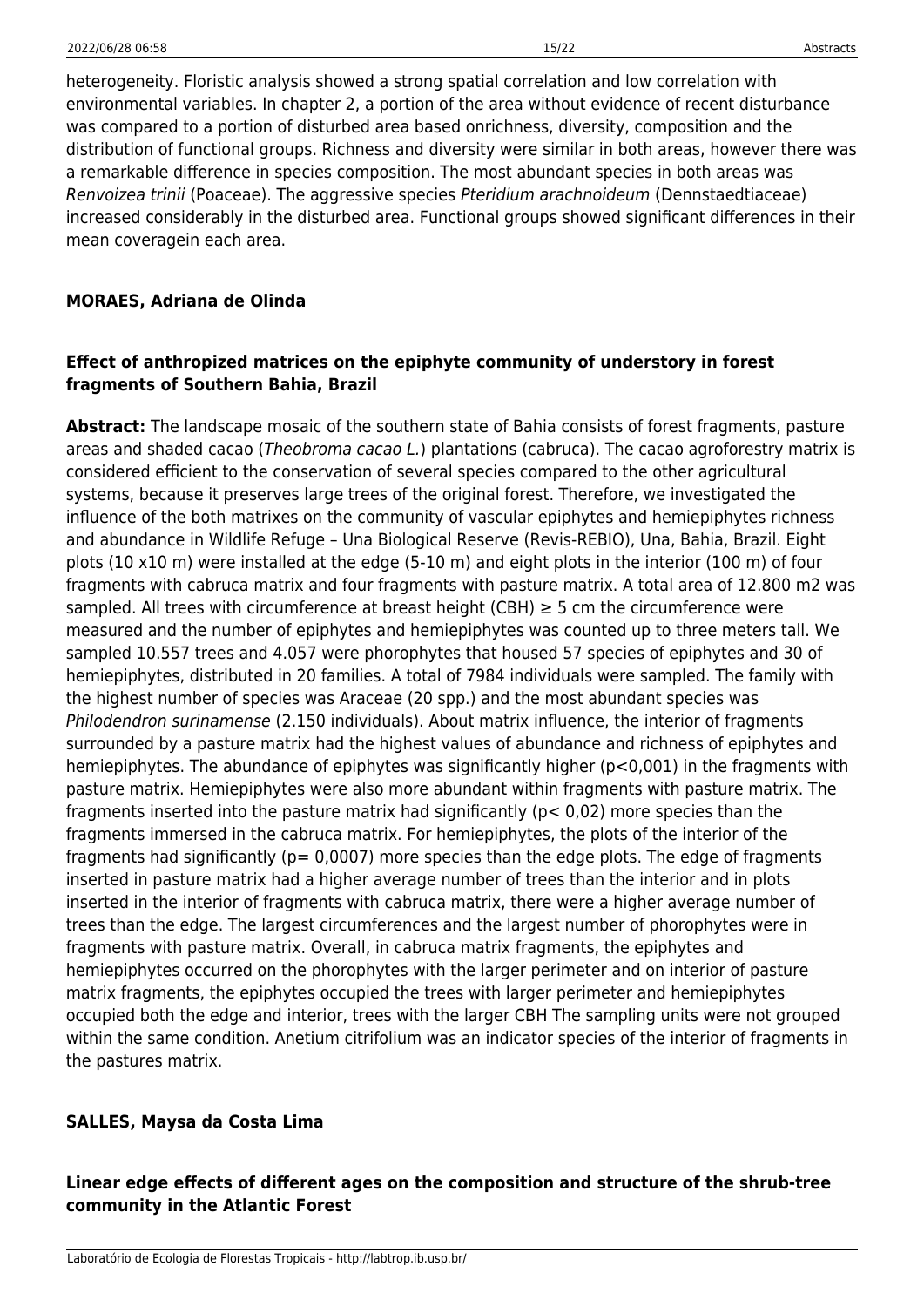**Abstract:** Forest fragmentation reduces the total area covered by the forest and exposes the plant community to edge effects, even if the edge is a linear opening. Beside, environmental factors associated to disturbances, such as fragmentation and topographical features, are some of the factors that determine community change. Hence, the aim of this study consisted in evaluating the effects of linear edges with different ages (30 and 200 years) of and the influence of environmental factors associated with them on the plant community of two forest layers of an Atlantic rainforest area located in the state of Rio de Janeiro, Brazil. Data concerning community structure and composition were compared between the different locations within the studied area, from which both slope and altitudinal interactions were evaluated. We suggested that the plant community of the Tinguá Reserve is under edge effects, but that these are less intense given that the impacts have been buffered by the formation, along the years, of a secondary vegetation layer, associated with an adjacent forest matrix and the absence of stochastic events. The older edge (200 years) had a lower richness and a different plant composition from the others locations. It suggests that the tree and shrub community may be under the influence of permanent damages from edge effects. The more recent edge (30 years) could be in a period of transition which the early successional trees, that reproduced immediately after the edge creation may reach the adult stage, near by the other tree species, and they constitute the upper stratum of the forest. The altitudinal and slope variables influence in some way the floristic composition, but other associated variables must be considered for a more precise evaluation.

### **PANNUTI, Márcia Ione da Rocha**

## **Aspects of spatial pattern, habitat association and herbivory density-dependent of Calophyllum brasiliense Camb. (Clusiaceae) in restinga alta florest, Ilha do Cardoso, Cananéia. SP, Brazil**

**Abstract:** Several theories, including different factors and mechanisms, have been postulated to explain the high tree species coexistence in tropics, which remains an unsolved question that continues to pose a challenge to plant ecologists. Population-level tree dynamics studies contribute to a better understanding of the processes acting on community-level. The aim of the present study was to investigate some aspects related to the dynamics of a common tree species, Calophyllum brasiliense Camb. (Clusiaceae), in a Restinga Alta forest in Ilha do Cardoso, Cananéia, SP. We investigated if seedling survival and fitness were related to density-dependent herbivory, tested if the species presented an association with soil habitats and characterized its spatial patterns distribution in the study area. In General Introduction (Chapter 1) we enumerated the main theories developed so far to explain high tropical diversity, which include many processes acting on the tree species dynamics. Traditionally, models focused on density-dependent factors were frequently contrasted with models based on habitat or niche partitioning, but we know nowadays that both are acting simultaneously to determine community structure. For this reason we described in general lines both models. We also discussed how detected spatial patterns of a species may give account for underlying processes responsible for the generated patterns and the need of experimental tests after such inferences. Additionally, we resumed Janzen-Connell model which embases next chapter and was also the starting point of this dissertation. We did a brief contextualization about Janzen-Connell model and reviewed main results of investigations of its effects in others study areas using alternatives methodologies. As the next two chapters were developed in the same study area and with the same species, we also included their descriptions in the general introduction. In order to test the Janzen-Connell model (Chapter 2), we designed an experiment to evaluate C. brasiliense seedlings survival and fitness under three treatments: protection against herbivory, distance from conespecific adults and tree parental density. We found that the distance and density-dependent effects did not act as predicted by the model for our study species. Despite the high herbivory damages it suffered,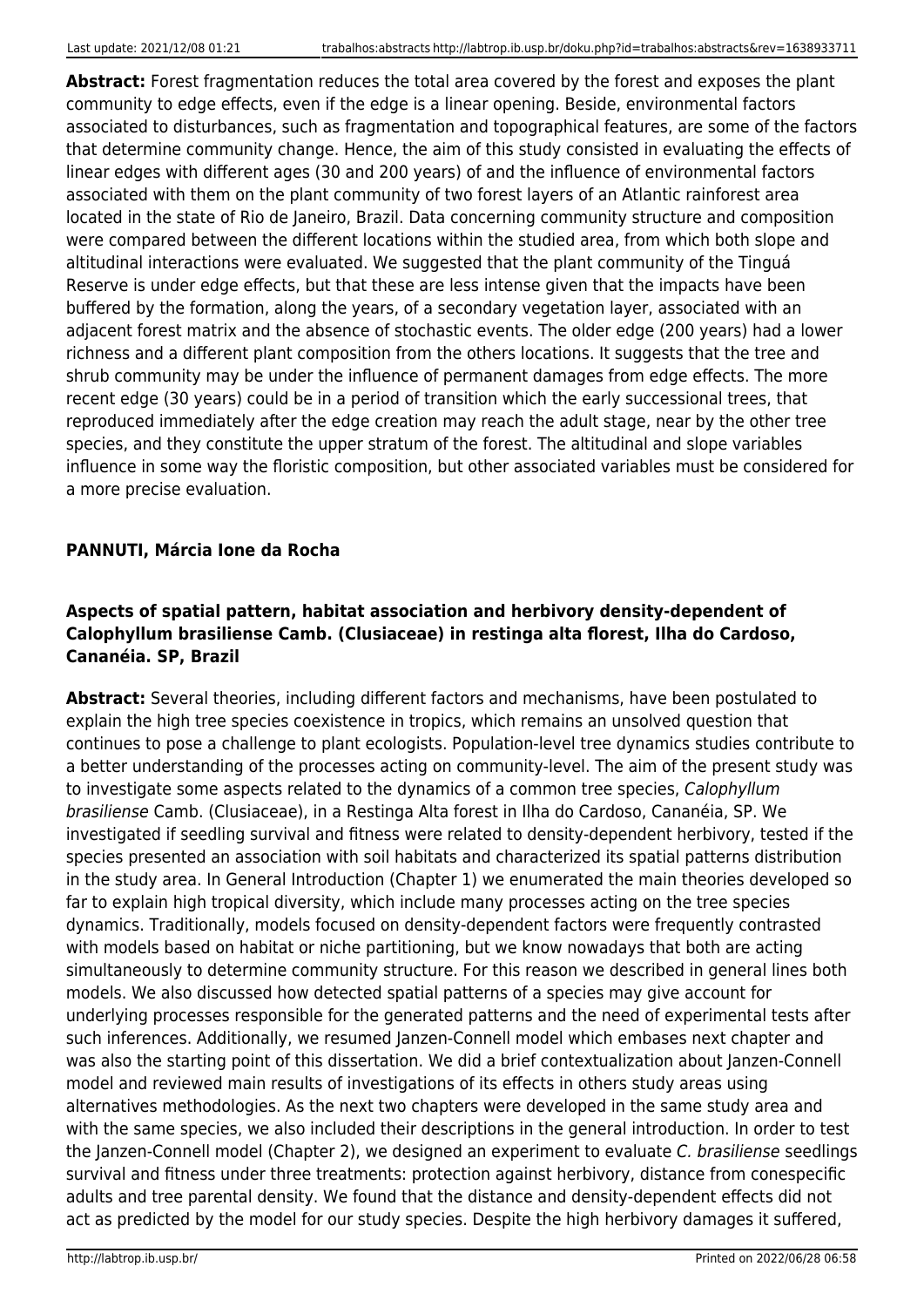its seedlings showed tolerance and compensatory growth responses. We proposed that pressure by host-specific herbivores seems to be widespread in the study area instead of aggregated around conespecific densities. Patterns detected also suggest that soil moisture is a better predictor for the species survival than herbivory. On chapter 3, therefore, we tested if density of this species presented any association with soil habitats, as suggested in chapter 2. We used an approach conjunct with the spatial distribution, permitting the inference of other underlying processes possibly related to the species dynamics besides the micro-habitat. We characterized the spatial distribution patterns using two complementary second-order point pattern statistics, K-Ripley and O-ring, and tested the habitat association using the torus translation procedure that incorporates spatial autocorrelation between conespecific stems. Besides detecting clumped distribution patterns, with variable critic scales with the analyzed size classes, we also detected a positive habitat association with temporally flooded soil (Neossolo), where its relative density was 30% greater comparing to others soils types. Adult stage was also positively associated with Neossolo and, in the other hand, was negatively associated with Espodossolo arênico, which is characterized by lower moisture soil levels. Young stage corresponded to only a quarter of all species stems and did not show any association with soils habitats. We suggest that flooding and anoxic conditions tolerance, as well as the occurrence of hidrocory among its dispersion types, the main factors favorable to survival and fast ontogenetic development in these soil conditions. We used information about C. brasiliense ecology from other studies to infer or exclude possible related factors with its spatial distribution and the habitat association and Janzen-Connell tests to complement these supposed factors. On Final Considerations we synthesize all proposed and tested information about underlying processes acting on C. brasiliense dynamics and suggest that the clumped spatial pattern detected may be an interaction result of three main factors: (1) differential association with both temporally flooded and unflooded soils, (2) occurrence of three simultaneous and complementary seed dispersal agents (gravity, bats and water) and (3) high density-dependent intra-specific competition through ontogenetic stages. We finalize proposing a hypothetic scenario with testable predictions about the species spatial pattern detected to C. brasiliense in the study area. These results attribute to grouping acting effects of both abiotic and biotic processes the possible answer to complement our understanding about tree spatial patterns founded, as suggested by other studies in the tropics.

#### **FARIA, Mariana Brando Balazs da Costa**

## **Diversity and natural regeneration of trees in Restinga Forests in Ilha do Cardoso, Cananéia, SP, Brazil**

**Abstract:** The goal of this dissertation was to analyze the natural regeneration dynamics of three restinga forests (Tall Restinga Forest TR; Tall Seasonal Swamp Restinga Forest TSR and Short Restinga Forest SR) with different edaphic conditions, floristic composition and structure in Ilha do Cardoso, Cananéia, SP. During a year, we attempted to understand the mechanisms that promote the floristic composition and structure variations in these three systems. For that, between February 2007 and January 2008 we accompanied the forests seed rain using 90 seed traps of 0,5 m<sup>2</sup> (30 in each forest; Chapter 1) and the seedlings community (tree species; 50 cm) using 270 plots of 1 m² (90 in each forest; Chapter 2). The natural regeneration dynamics was analyzed using the seed rain and the seedling dynamics (three census in 12 months) data, the individuals tree species with DAP 5 cm data and the environment data (canopy openness and organic matter - OM; Chapter 3). In relation to the seed rain, SR presented twice as many seeds as TR and TSR. On the other hand, TR and STR presented a significantly higher diversity than SR and also floristic composition and structure similarity. In respect to the dispersion syndrome, more than 95% of the seeds and species were animal dispersed, indicating the importance of zoochoric dispersal to the maintenance and structuring of these forests. The seeds species showed a higher correspondence with the adult community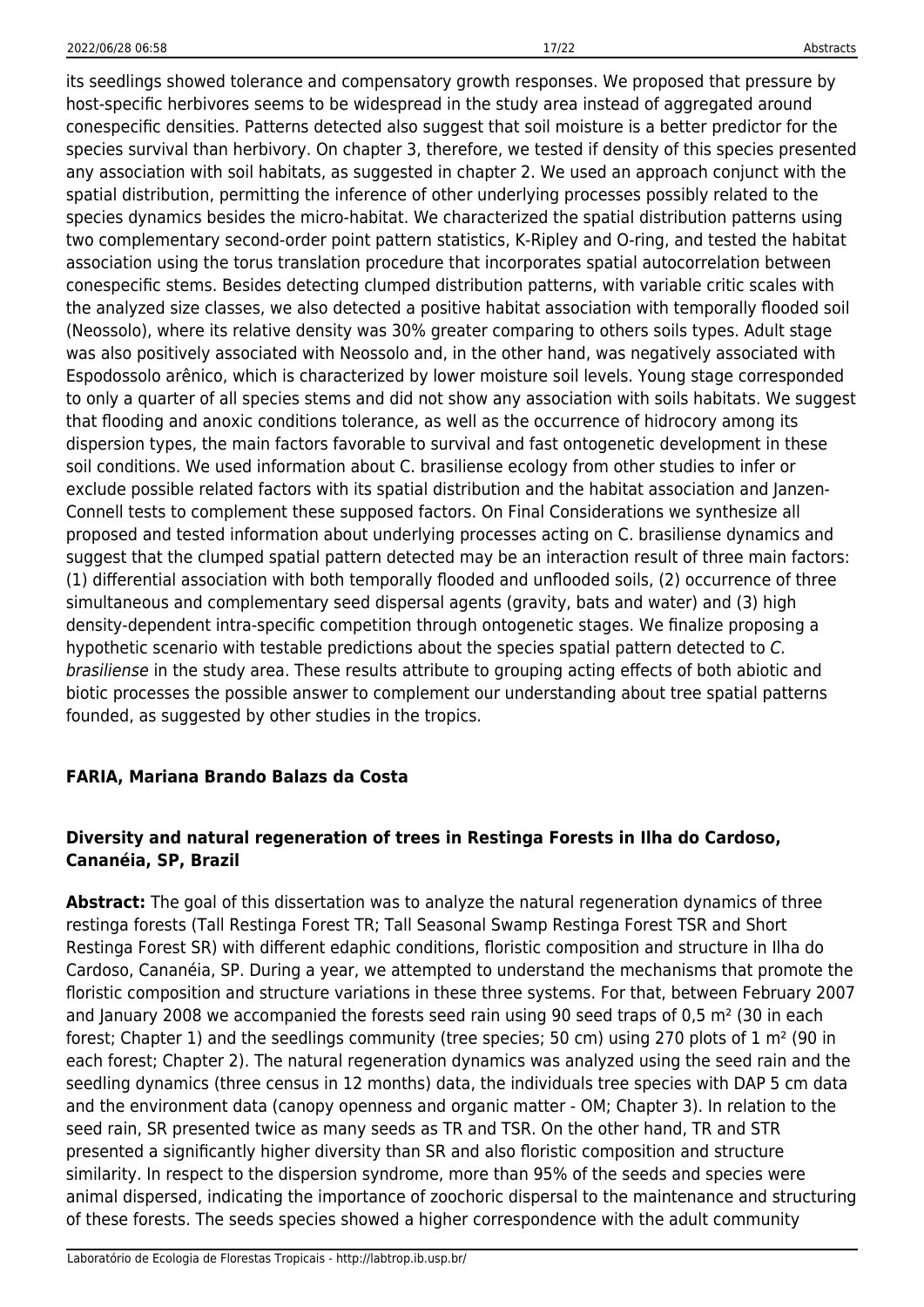adjacent to the seed traps, suggesting that diversity, floristic composition and structure similarities and differences among the forests seed rain are a reflection of the forests local adult community diversity, floristic composition and structure. Besides, as the seeds presented an aggregated and close to the parent tree pattern of deposition , we proposed that the forests species are limited mainly by safe sites for seed germination and not by dispersion. For the seedlings, we founded a higher diversity and richness per 3 m² in SR, the opposite of what we had expected since the Tall Restinga Forest is known to be a more complex vegetation, with higher values of richness and diversity for adult trees when compared to Short Restinga Forest. We proposed a hypothetical model of community structuring in which these forests are structured in different ways due to ecological filters, as light and nutrients availability and stochastic events, that limit germination and seedling, juveniles and adults establishment. We predicted, as well, that the diversity inversion between the seedlings and adults community is due to density-dependence factors that are responsible for the differentiated seedling establishment. In Chapter 3, we were able to test some parts of the hypothetical model of community structuring proposed in Chapter 2. We concluded that natural regeneration dynamics and biotic and abiotic filters really are important to the forests community structuring. SR presented a higher canopy openness (higher light availability) than TR and STR. Seedling recruitment, density and richness (in 3 m²) were positively related to the canopy openness. Nevertheless, TR and STR presented higher organic matter contents than SR, and the diversity was positively related to the canopy openness and the OM. Thus, light availability seems to be an important abiotic filter acting in the germination and in the seedling establishment, leading to higher values of recruitment, density and richness per 3 m<sup>2</sup> in the SR when compared to TR and STR. However, in the seedling/juvenile turn to adult the lower individuals density and the higher nutrients availability in TR and STR would benefit the species permanence, leading to the higher species diversity found in those forests.

## **CASTANHO, Camila de Toledo**

## **Determinant factors of decomposition process in São Paulo State forests**

**Abstract:** Composition is an important indicator of functional patterns of ecosystems, as it controls basic processes related to the availability of nutrients and to ecosystem productivity. Climatic and edaphic conditions and the quality of the litter and soil fauna as determining factors are of particular importance in the process of decomposition. The significance of each one of these varies with spatial and temporal scale. The objective of this work was to evaluate the importance of certain determining factors of decomposition in sites representing the main forest ecosystems of the state of São Paulo, Brazil. To accomplish this, two independent experiments were conducted. The first, denoted here as the [Exotics] experiment, was to examine the effects of the type of forest and the soil fauna on the decomposition of leaves of an exotic species (Laurus nobilis L.) in two humid forests (Restinga Forest of the Parque Estadual da Ilha do Cardoso e Atlantic Forest of the Parque Estadual Carlos Botelho) and a seasonal forest (Semideciduous Forest of the Estação Ecológica de Caetetus). The effects of these factors were tested above and belowground, to simulate the environment of decomposition among leaves and roots respectively. The type of forest had a significant effect over fauna above the surface, while below the surface, only fauna had significant effect. These results indicate that the hierarchy of determining factors in decomposition differs between leaves and roots. If on the one hand decomposition in leaves is much more susceptible to variation in climate than are roots, on the other hand changes in the soil fauna affect decomposition in both environments. Above the surface, fauna had a significant effect only in the Atlantic Forest, emphasizing the difference between two humid forests. Under the surface, and in the absence of fauna, the percentage of remaining biomass was very similar in the three forests. Notwithstanding differences in the forests, the presence of fauna was apparent, suggesting that there is a specific contribution of fauna in decomposition among roots in these forests. The Restinga Forest produced the most pronounced effect of fauna below the soil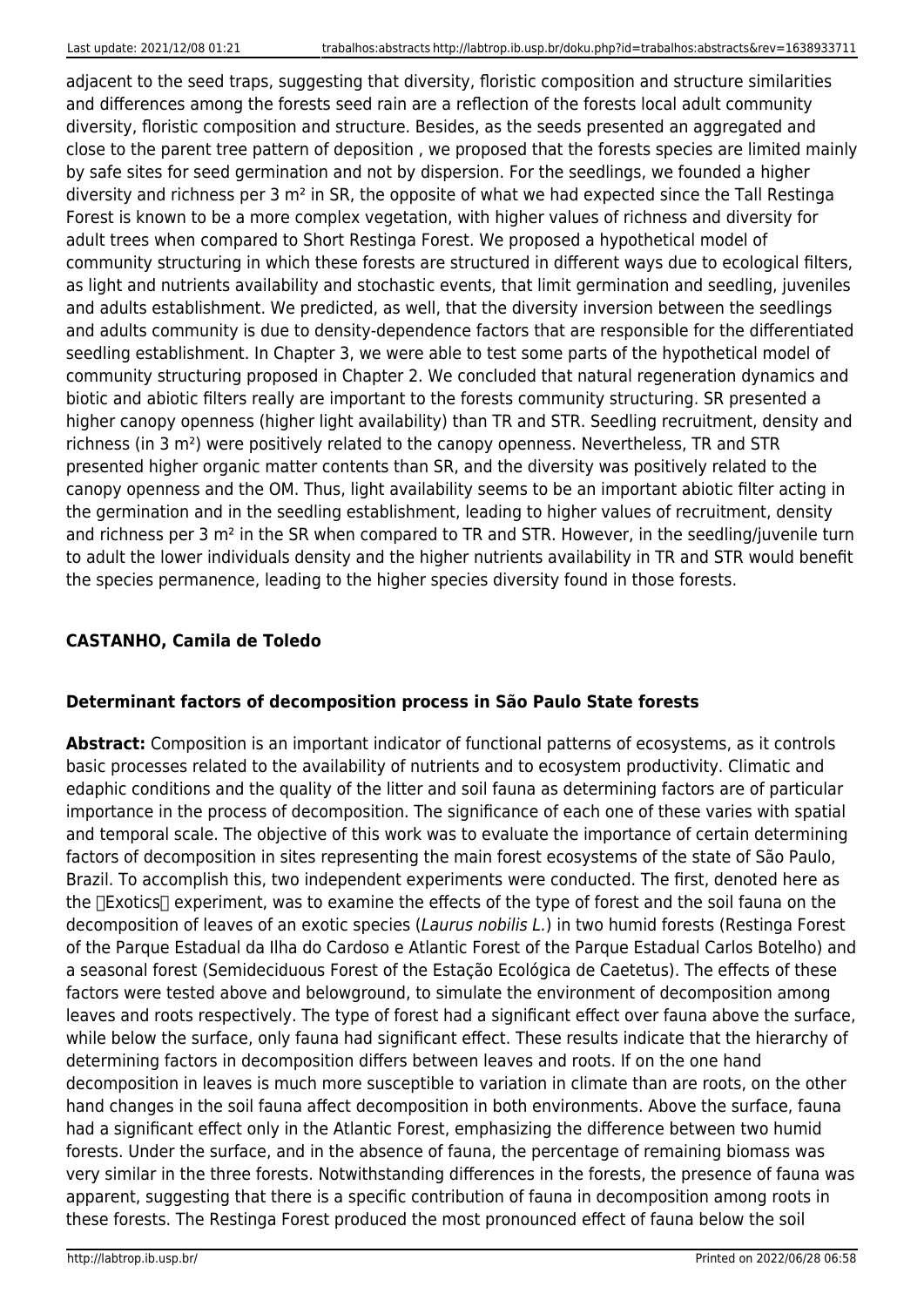surface. These results indicate that fauna is a factor of notable importance in the decomposition of roots, especially in humid sandy tropical forests. The other experiment, here called the  $\Box$ Native $\Box$ experiment, was developed to evaluate the effects of the substrate and the forest type on the decomposition of leaves of four native species in sites of the four major forest types in São Paulo state. The experiment was conducted in the same three forest sites as the  $\Box$ Exotics $\Box$  experiment, including the Cerradão da Estação Ecológica de Assis. A tree species was chosen in each forest type, the leaves of which were used as substrate for the litter bags. The type of forest and the substrate demonstrated a significantly greater effect on the quantity of remaining mass throughout the experiment. The majority of the species suffered greater losses in the Atlantic Forest, followed by the Restinga Forest, the Semideciduous Forest, and the Cerradão. These results suggest that the total associated precipitation and its distribution are important determinants in the process of decomposition. As such, the two most humid forests show, on average, decomposition rates twice as great as the two seasonal forests. The rest of the differences encountered between forest types can be explained by edaphic and biotic factors. With respect to the effect of the species, the greatest biomass losses were observed in Esenbeckia leiocarpa Engl., followed by Copaifera langsdorfii Desf., Guapira opposita Vell. and Calophyllum brasiliensis Camb. Chemical parameters only show significant negative correlation with decomposition rates when G. opposita is excluded from the analysis. In this case the percentage of lignin was the parameter that showed the greatest correlation (r2= 0,59). In spite of the general patterns presented above, the interaction between forest type and substrate showed some variation, principally related to the loss of mass of C. langsdorfii in its native habitat, the Cerradão. Comparing decomposition rates (k) found in the Semideciduous Forest and Cerradão, C. langsdorfii shows a decrease of 40% more in the Cerradão, while the other species show, on average rates 28% lower in the Cerradão than in the Semideciduous Forest. These results suggest a strict correlation between the decomposition community and the local litter. Understanding processes of decomposition, is of fundamental importance and includes recognizing the determining factors and the variation in the importance of these factors under different environmental conditions, as presented in this study. This is true not only for our understanding of the forest ecosystems of São Paulo, but also for management planning, restoration, and conservation.

## **Monografias (Iniciação Científica e trabalhos de conclusão de graduação)**

#### **AULER, Jennifer Prestes**

#### **Environmental heterogeneity and the spatial distribution of Amazonia's trees**

**Abstract:** Niche and dispersal limitation are important coexistence mechanisms that can spatially structure tree communities. We aimed to verify the influence of environmental heterogeneity in the relative importance of those processes. We used data from ForestGEO plots with different environmental heterogeneity (Colombia-CO < Brazil-BR < Ecuador-EQ). We selected the most plausible of four concurrent spatial models: Randomness (CSR), Niche (NH), Dispersal Limitation (DL), and both (NH+DL). BR e EQ didn't diverge in the probability of model selection, having 85,6% and 83% of niche models selected (NH and NH+DL), while in CO only 57,5% were observed. The proportion of no model selected was four times higher in CO than in BR and EQ. We attribute these differences to CO's lesser environmental heterogeneity and conclude that it influences the relative importance of processes. Plots with a higher proportion of coexistence mechanisms are also significantly more diverse (BR and  $EQ > CO$ ).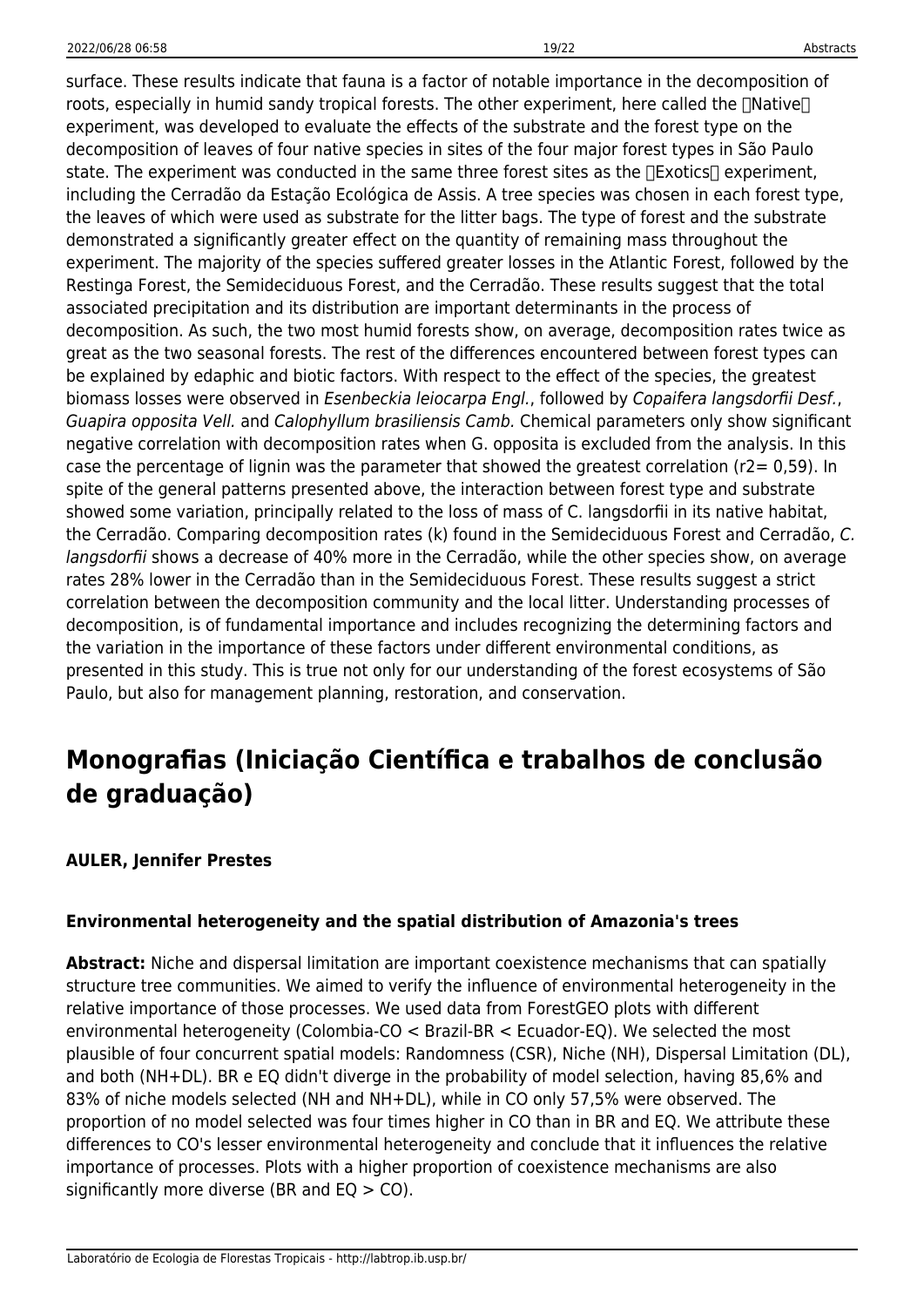#### **ROSA, Matheus Guthierris Bitencourt**

## **Phylogenetic structure of seedling communities in Restinga forests with different environmental conditions**

**Abstract:** Ecological communities often differ in species richness, composition and abundance, reflecting different assembly processes. Niche-determined processes and neutral processes may interact in the role of structuring different communities. Assessing the phylogenetic structure of communities should allow us to infer niche-related processes with respect to neutral processes, if the phylogenetic distances between co-ocurring species reflects niche differences. On one hand, if species tolerance to abiotic conditions are phyllogenetically conserved, intense environmental filtering is expected to promote community assemblages more phyllogenetically related than chance. On the other hand, negative interactions between neighbouring species can limit niche similarity in local assembly, if species interactions, such as competition for limited resources, is stronger between species that share the niche of a common ancestor. In the stage of seedlings, competition may not be able to impose a non- random signal on the phylogenetic structure of the entire habitat, but it may drive the assembly of local neighbourhoods. We therefore intend to infer the relative importance of different assembly processes by comparing the phylogenetic structure of seedlings communities in different Restinga forest physiognomies from the Parque Estadual da Ilha do Cardoso (Restinga Alta Alagada - RAA, Restinga Alta Drenada - RAD e Restinga Baixa – RB), at the scale of the entire habitat and the scale of local neighbourhoods. We describe phylogenetic structure of the entire habitat and local neighborhoods by calculating the mean pairwise phylogenetic distances between co- occuring species, both weighted and unweighted by species abundances. At the scale of the entire habitat, we ask if species composition at each forest type differs from null expectations, we test this by comparing the observed MPD value for each Restinga forest with a null distribution of communities generated by drawing species by chance from an adult tree species pool. We found that different Restinga forests show random phylogenetic structure at this scale. And, at the scale of local neighbourhoods, we ask if the distribution of MPD per triad differs between Restinga forests physiognomies, by comparing the F statistics from a simple Analysis of Variance with the distribution of F generated by permutations of MPD between habitats. We then conducted a post-hoc test to evaluate the absolute differences between groups of neighbourhoods in different Restinga forest types. We found that the distribution of MPD per triad in Restinga Baixa differs from the distribution of both Restinga Alta forests, but the Restinga Alta Alagada (flooded habitat) and Restinga Alta Drenada (drained habitat) don't differ from each other. Our results therefore suggest that neutral processes are more important than niche processes to determine the assembly of seedlings communities at the entire habitat scale, however, niche-related processes, such as habitat filtering and competition may have a secondary role by determining local differences in the phylogenetic structure of neighbouring species.

## **DIAS, Julia de Freitas**

## **Survey of Seedling Production of Restinga Species in Nurseries State of São Paulo: Implications for ecological restoration**

**Resumo:** To be viable to carry out restoration projects following the scientific statements and legislation is essential that there is availability of seedlings in nurseries with high species and genetic diversity. In order to evaluate the current availability of seedlings, production capacity and the main constraints to the production of a high diversity of restinga (white sand coastal vegetation) species, a study was conducted with nurseries producing seedlings of restinga species in the state of São Paulo.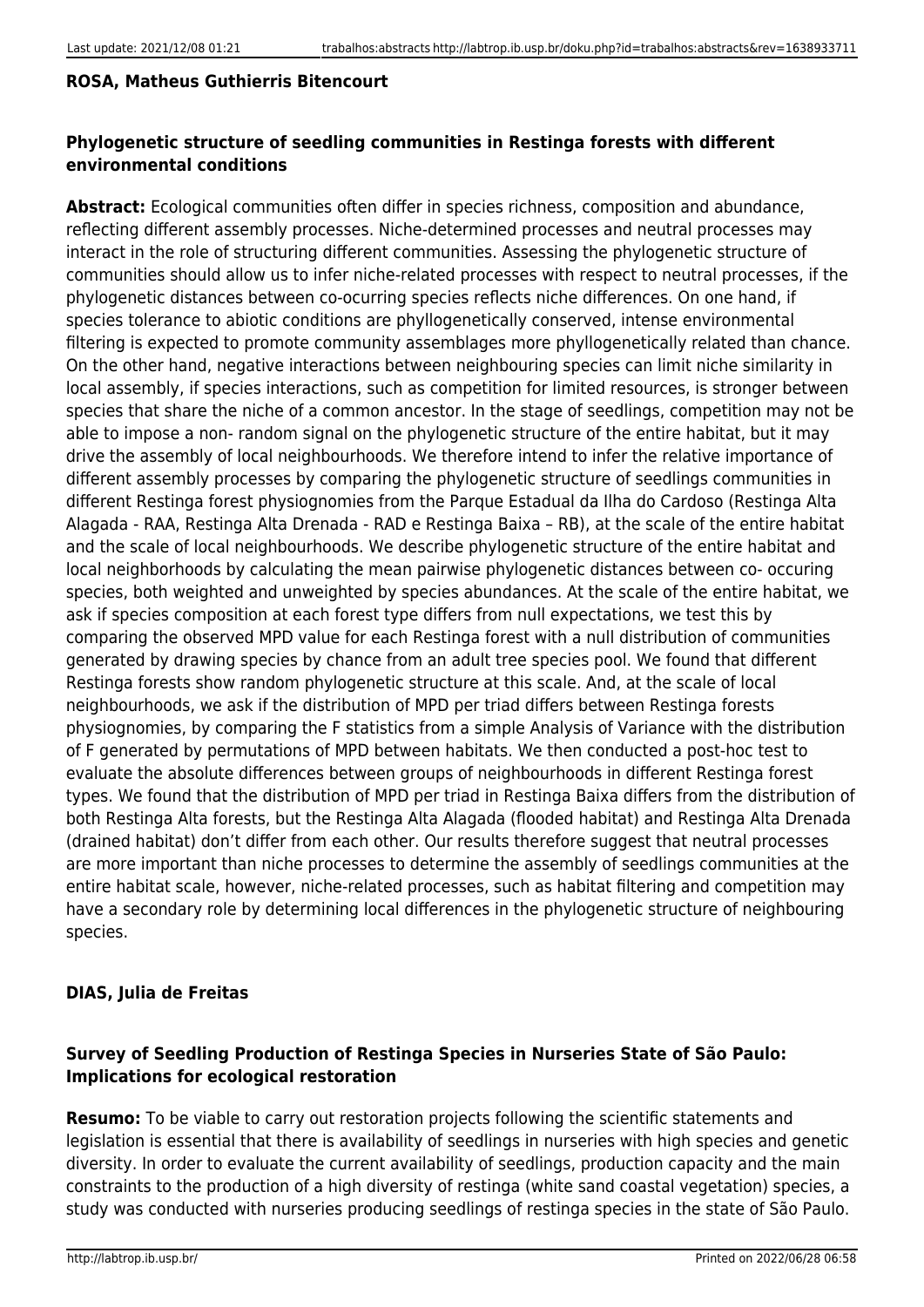In total, 122 nurseries and 41 counties were contacted, resulting in only six nurseries producing seedlings from areas of restinga. The definition of the profile of resting seedlings production in these six nurseries was done through questionnaires technical and administrative. Among the main results of this survey, we can highlight the small number of seedlings of restinga species produced by the north coast nurseries, the difficulties in obtaining seeds mainly related to the process of seed collection, the disarticulation of the sectors involved in the production of seedlings of restinga species, the tiny share of the municipalities in seedling production and the perception of the producers of changes in the fruit phenology of the restinga species in their collection areas. This study highlights the current shortage of seedling of restinga species and should be useful as a tool to reveal the nurseries working in this ecosystem, and to improve the contact between them and the restoration planning groups.

#### **PEREIRA, Thiago**

#### **Effects of light quality on seed germination of Myrtaceae species from restinga of Cardoso Island**

**Abstract:** The Myrtaceae family is one of the most ecologically important families, mainly in the Atlantic forest, being the dominant family in diverse tropical forests. Specifically in 3restinga" (coastal sandy plains) areas, Myrtaceae is noted for high species richness, being among the trees, often the most diverse. However there are few studies about the ecology and physiology of this family. Knowledge about the conditions for seed germination, in the case of Myrtaceae species, may increase the success in producing of seedlings in nurseries for use in forest restoration The analysis of light requirements for germination of the Myrtaceae species provides data that can be useful both in evolutionary studies about the family Myrtaceae, as to indicate the correct phase of succession to use of these species of Myrtaceae occurring in the Ilha do Cardoso in restoration projects in tropical areas. The germination of seeds of three species, Eugenia umbelliflora, Myrcia multiflora and Blepharocalyx salicifolius, were analyzed in a white light treatment and in the control (dark). An analysis of seed germination under distinct Red/Far red ratios was also performed for the species Eugenia umbelliflora. The seeds of the three species germinated in the presence of light and in the dark, indicating that the seeds have great environmental plasticity about light and can occupy different habitats. E. umbelliflora and B. salicifolius probably have their germination controlled by phytochrome A (phyA), using a Very Low Fluence Response (VLFR). The species M. multiflora show a higher germination rate under white light, which could indicates positive photoblastic seeds, but this classification requires complementary studies. Tests at different levels of R / FR for E. umbelliflora reinforce that this species has wide environmental plasticity, with the ability to germinate both in treefall gaps and under the canopy.

#### **PEREIRA, Nathália Helena Azevedo**

#### **Spatial distribution of terrestrial tank bromeliads in restinga: causes and consequences**

**Abstract:** The plants' spatial distribution pattern is the result of biotic and abiotic factors, from space competition to nutrients, light and water availability. To analyze the factors that vary spatially, light incidence and edaphic characteristics for example, is key to comprehend the influence they could have over the space distribution of the vegetation species in natural environments. This study aimed to analyze the possible factors that determine the distribution of terrestrial bromeliads, a group of plants that is very abundant in restinga, dominating the herbaceous layer on large tracts. On the other hand, the presence of bromeliads in the herbaceous layer can hinder the establishment of